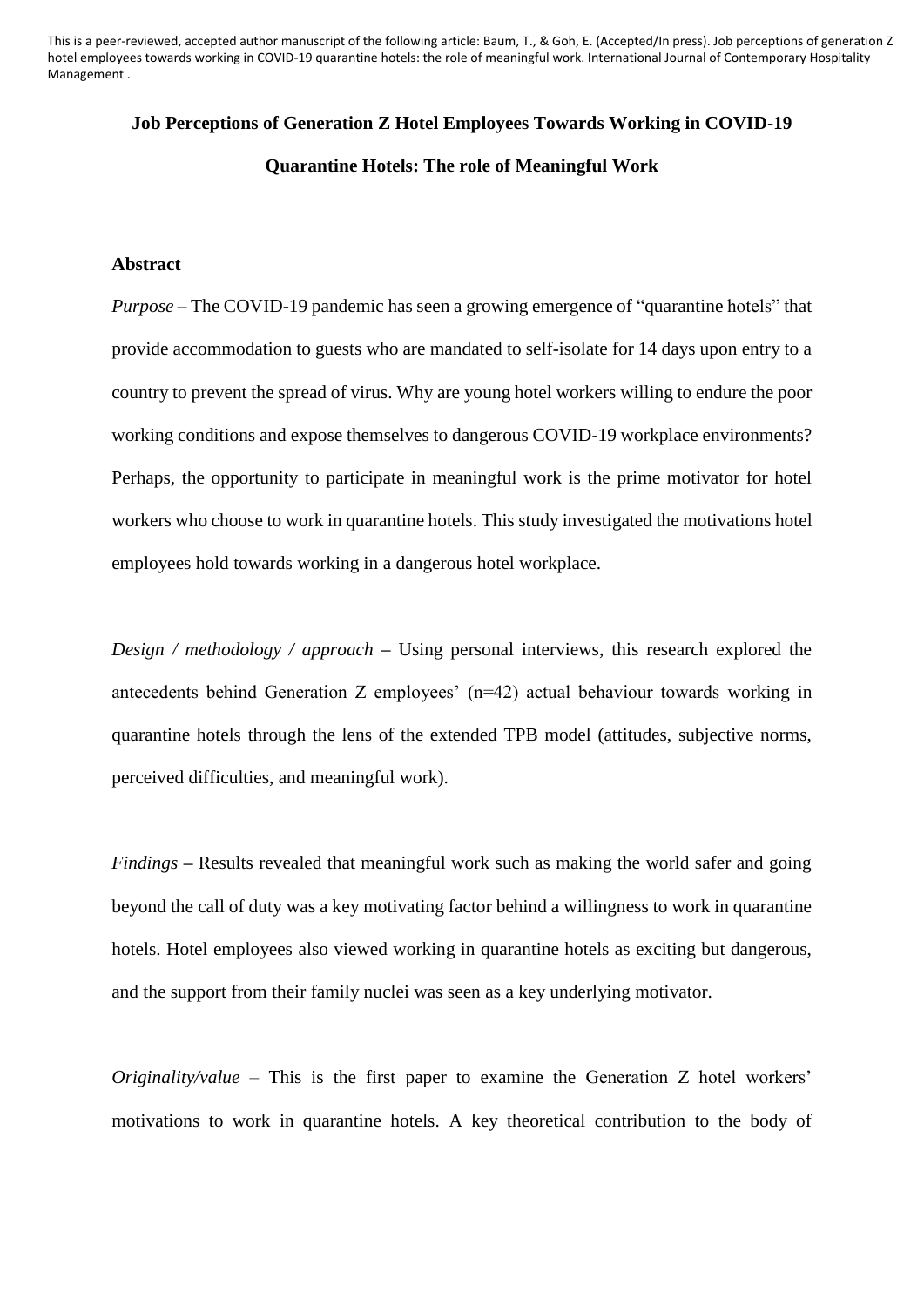knowledge is the extension of the TPB framework with the additional meaningful work variable.

**Keywords:** quarantine hotels; self-isolating guests; meaningful work; theory of planned behaviour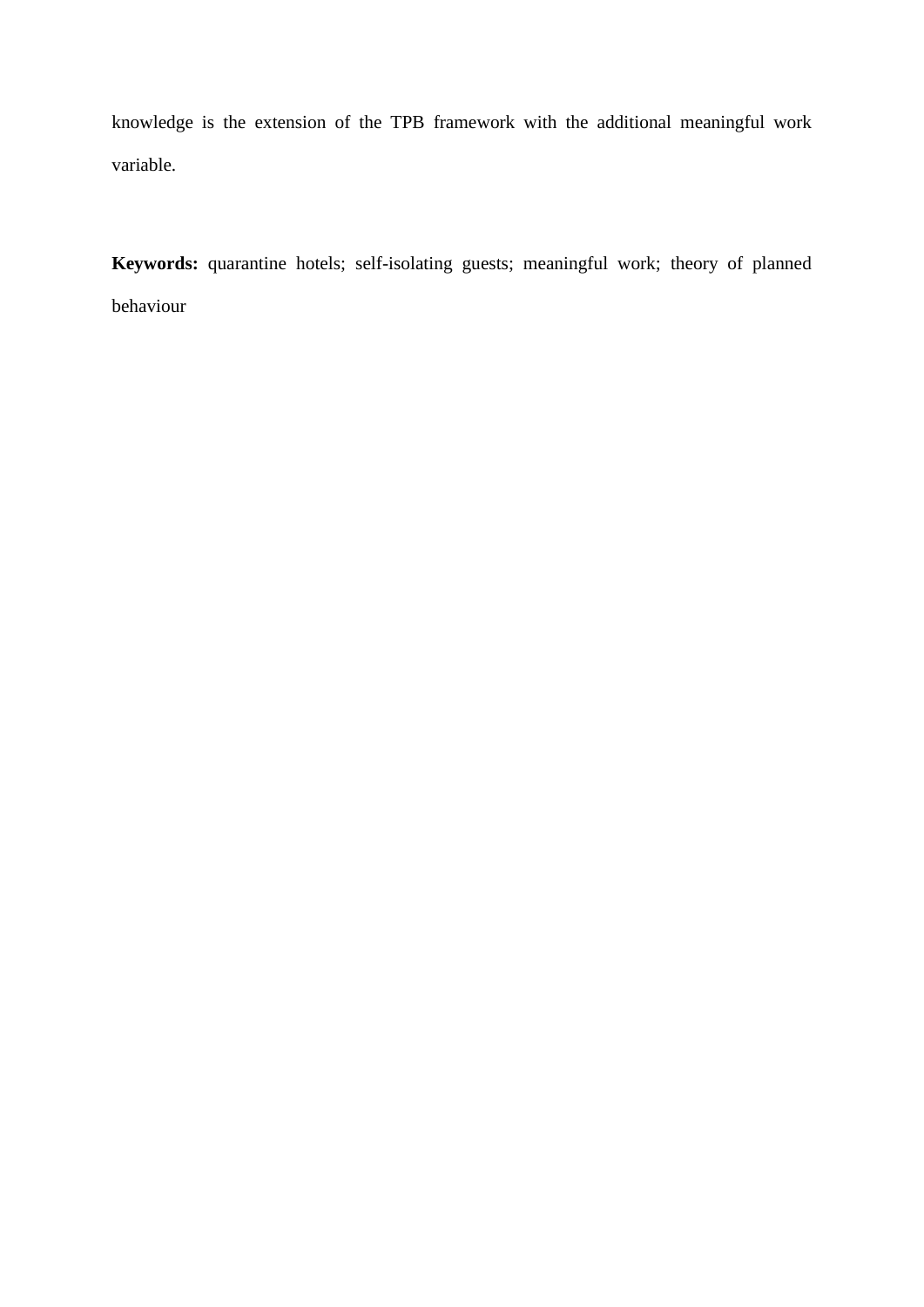## **Introduction**

The hospitality industry has a perennial stigma as a low remunerated (Baum, Mooney, Robinson & Solnet, 2020), labour intensive (Solnet, Baum, Robinson & Lockstone-Binney, 2016), limited career progression (Richardson, 2009), emotionally demanding (Goh & Lee, 2018), and long odd working hours (Robinson, Kralj, Solnet, Goh & Callan, 2016) industry. Therefore, many young workers view hospitality work as temporary job fillers during their career transition period after graduation to finding a real job. Studies have reported alarming hospitality turnover figures of 10% to 32% (Wu, Morrison, Yang, Zhou, & Cong, 2014; Lu and Adler, 2009) and up to 75% of annual attrition (Ann & Blum, 2019).

The reality is that precariousness and the turnover situation in hospitality have been exacerbated as a consequence of the impact of COVID-19 affecting global hospitality operations (Baum, Mooney, Robinson & Solnet, 2020). Travel bans, restrictions, social distancing and other pandemic control measures have silenced airports, hotels, restaurants, casinos, pubs, and leisure facilities. Without customers, hospitality companies have been forced to lay off workers in the hundreds of thousands and millions. For example, COVID-19 related employment casualties have seen 120,000 hospitality workers being laid off in Ireland (RTE, 2020), 290,000 in Australia (Johnson, 2020), and 8 million in US (Reynolds, 2020).

Innovative strategies that hotels have adopted to increase occupancy during the pandemic include catering to new segments of customers including those who are mandated to self-isolate for 14 days by governments such as Australia when returning from overseas (Australia Government, 2020) Such hotels are known as "quarantine hotels" which are obligated to provide accommodation support through State Emergency legislations such as the Western Australia Emergency Management Act (Government of Western Australia, 2020). An estimated 63,000 travellers have stayed in quarantine hotels in Australia since the pandemic, which has cost the Australian government an estimated \$118m (Ayling, 2020). Other examples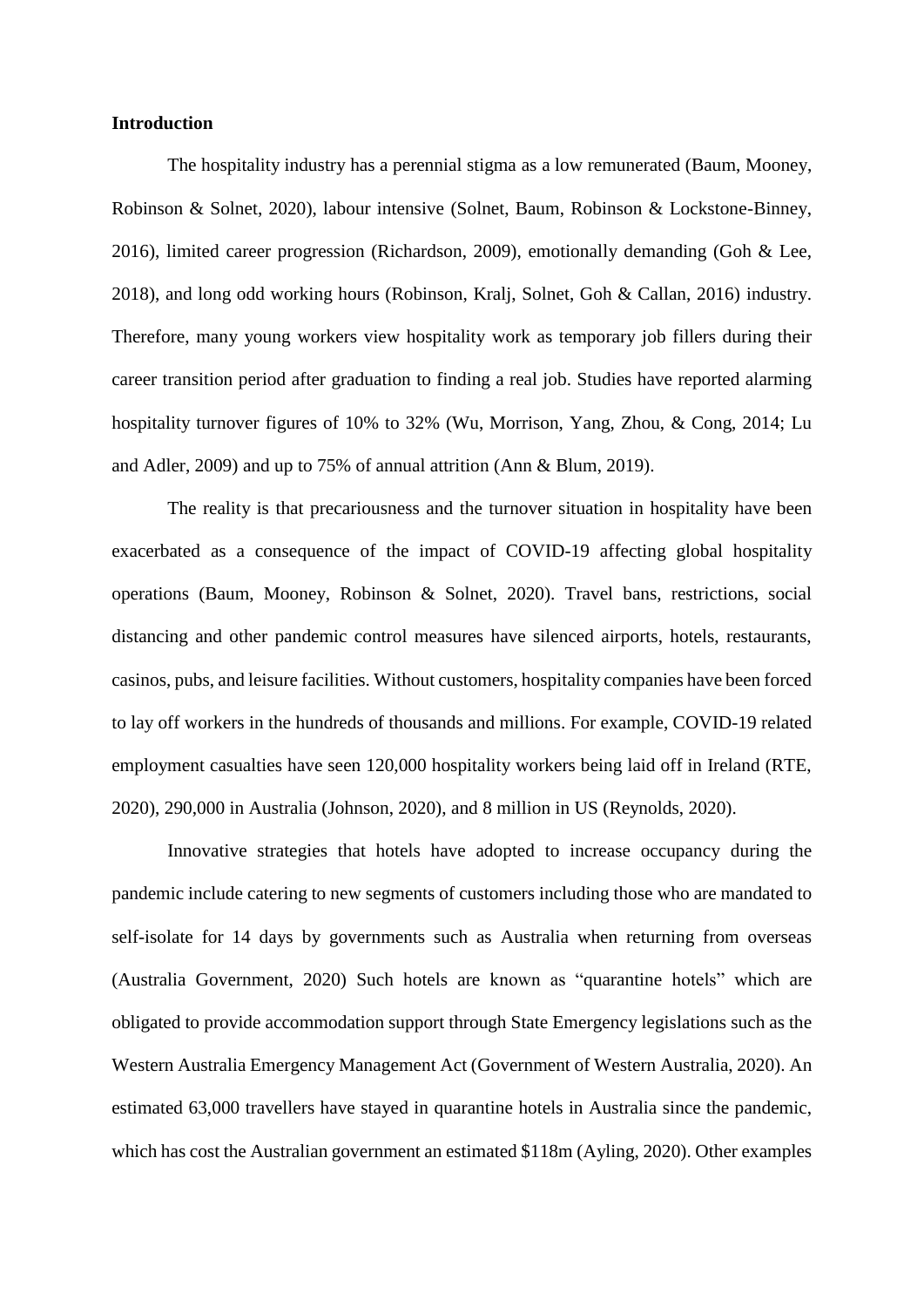of such innovative responses are hotels which provided services, often complementary, to frontline health workers in cities such as New York and London (Hardingham-Gill, 2020).

These opportunities have forced hotels to alter their service delivery standards to become more contactless and to ensure increased hygiene control measures to help provide a safe working environment for their employees and guests. Nevertheless, working in quarantine hotels expose workers to COVID-19 transmission from quarantine guests to employees who share the same hotel building. This risky work environment has seen the spread of positive COVID-19 cases being transmitted to hotel workers from single isolated cases to multiple cases (Silva & Clure, 2020; Zimmerman & Law, 2020). In June 2020, 20 hotel employees working in a Melbourne, Victoria quarantine hotel in Australia unknowingly contracted the virus while working, which subsequently was associated with 90% of the state's second wave of COVID-19 cases (Silva & Clure, 2020).

This new norm presents a dangerous hospitality working environment for those with limited formal training in this regard and challenges the traditional meaning of work among hospitality employees. Important questions arise. Why are hotel workers willing to put their lives at risk in the line of duty? Do they perceive a special meaning in the new working environment? Is providing hospitality service to potential COVID-19 guests a form of meaningful work? Is the role of meaningful work being an important proposition that could outweigh the dangerous working environment if hotel workers find meaningfulness in providing frontline services to quarantine guests? The meaningfulness of providing service and care to guests in a pandemic environment can be juxtaposed against meaningful work by nurses to look after the sick (Beukes & Botha, 2013) or soldiers' display of courage during stressful events (Britt, Adler & Bartone, 2001). Within the limited range of hospitality studies which have examined the role of meaningful work, the consensus is that meaningful work leads to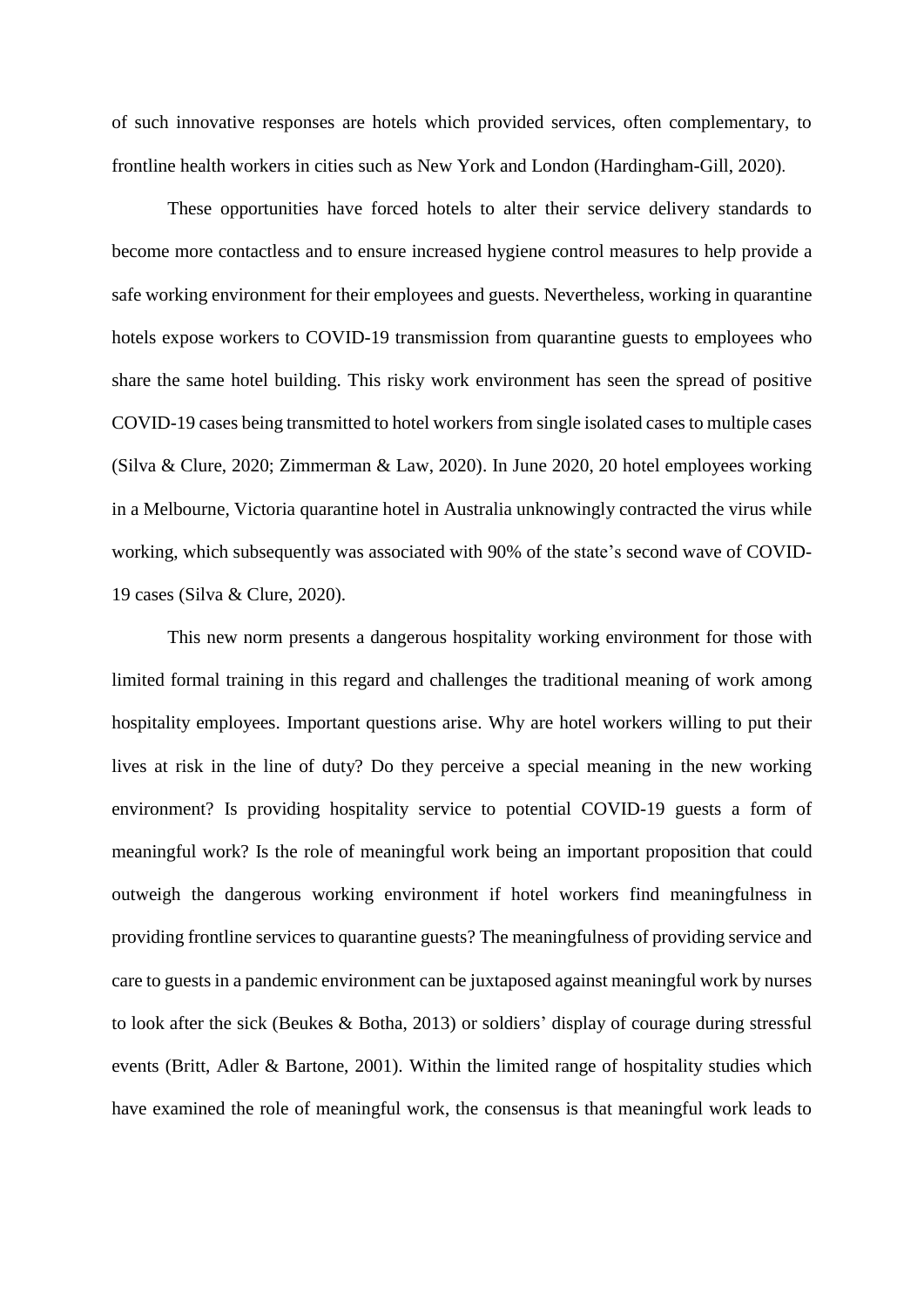job satisfaction (Raub & Blunschi, 2014), job engagement and organisation commitment (Jung & Yoon, 2016), which ultimately equates with lower staff turnover (Tan, Lew & Sim, 2019).

Although some previous hospitality studies have investigated meaningful work, these were restricted to understanding meaningful work within a single department such as food and beverage workers (Jung & Yoon, 2016), which may not necessarily translate across all areas of work in the hospitality sector. Second, studies (e.g. Supanti & Butcher, 2019) have attempted to understand hospitality workers' meaningful work attributes through quantitative measurement scales borrowed from other disciplines. This may not directly measure true representations of meaningful work among hospitality workers and may restrict the elicitation of the rich attitudinal data that are much needed in this area. Third, no studies have examined the role of meaningful work in relation to Generation Z workers (15-24 years of age) despite this being the largest workforce cohort (43%) in the hospitality industry (Australia Department of Employment, 2014). Approximately 30% of this age group leave the industry within 10 years (Brown, Arendt and Bosselman, 2014). Past studies have also reported younger employees find hospitality work less meaningful and less attractive for them to remain within in the hotel industry as compared to older workers (Park & Gursoy, 2012). Fourth, there is a paucity of hospitality workforce-related research, where only 7.1% (458 out of 6449) of journal articles published in the top eight hospitality and tourism journals are workforce related, and less than 1% (40 out of 6449) focus on young workers (Baum, Kralj, Robinson & Solnet, 2016). Lastly, younger hospitality employees have been reported to be more vulnerable and willing to take the risk of going to work in COVID-19 environments for fear of losing their jobs and willing to do whatever it takes to prove loyalty and dedication to their bosses (Purtill, 2020).

Therefore, the objective of this study is to explore the role of meaningful work and motivations among Generation Z hotel workers in relation towards their work in quarantine hotels. This paper is organised as follows. Following this introduction, we provide a focused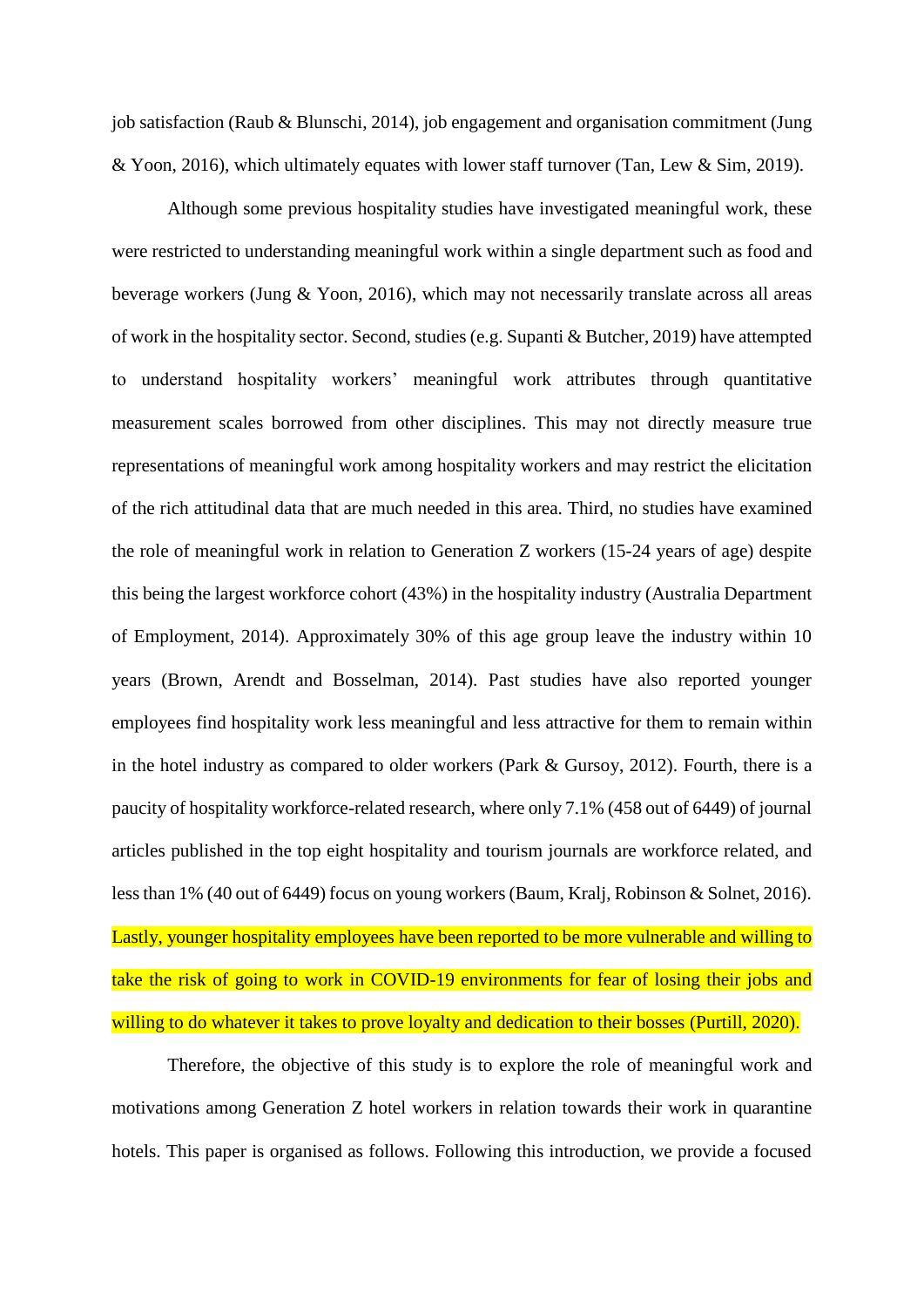review of the key literature which has informed our research, on the impact of COVID-19 on the hospitality industry, quarantine hotels, our theoretical framework of the Theory of Planned Behaviour and meaningful work, from which our research questions have been extrapolated. This is followed by the methodology adopted in this study, the findings and subsequent discussion from which conclusions are drawn.

## **Literature Review**

## *Impact of COVID-19 on the hospitality industry*

COVID-19 has been declared a global pandemic by the World Health Organisation (2020) claiming the lives of more than one million casualties and infecting more than 25 million individuals. Due to the lack of customers in a lockdown restricted economy, hospitality businesses suffered huge financial losses seeing hotels shutting down operations and laying off workers. For example, during the pandemic, hotel groups such as ACCOR closed 33% (4500 hotels) of their hotels in April 2020, and laid off 1000 employees in August 2020 (Thiessen, 2020). Other hotel groups have also implemented pandemic-related job cuts such as Hyatt (1300 employees; Rackl, 2020) and Hilton (2,100 employees; Prang & Karmin, 2020). This sees a staggering 100.8 million global jobs lost in the travel and tourism industry due to the COVID-19 pandemic with Asia Pacific losing the most with 63.4 million jobs (Lock, 2020).

#### *Quarantine hotels and the new normal working conditions*

In a bid to confine and isolate returning overseas travellers from potentially spreading COVID-19, Australian governments and health authorities introduced a compulsory 14-day self-isolation policy (Australia Government, 2020). Under the State Emergency legislations such as the Western Australia Emergency Management Act (Government of Western Australia, 2020), hotels are obligated to operate as quarantine hotels.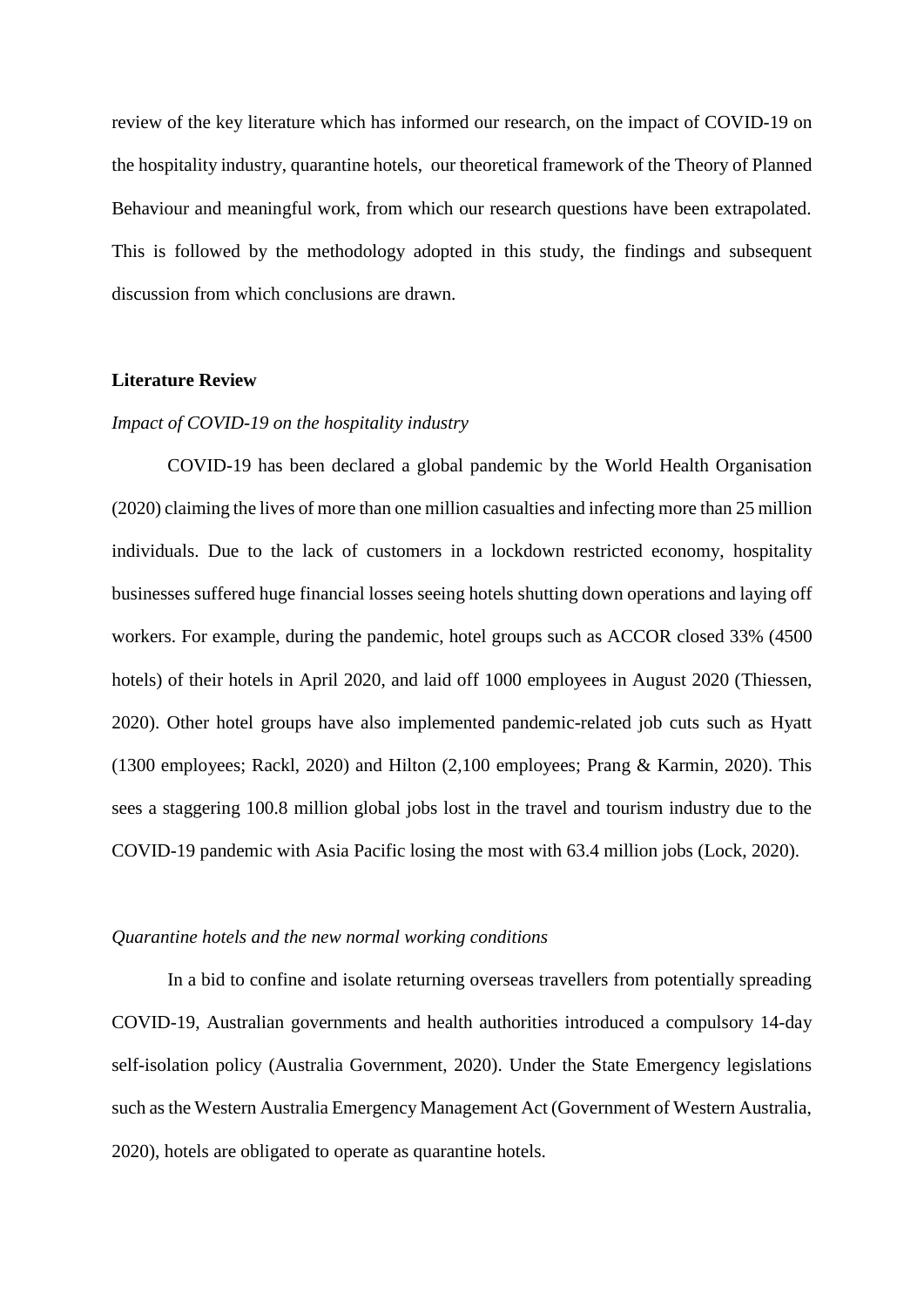The pandemic has challenged the traditional nature of hospitality work mainly in the delivery of high-quality service through personal and excellent service encounters with guests. Thus, the customer-centric focus can be emotionally demanding for workers in order to achieve a meaningful connection with their customers (Jung & Yoon, 2014) to aim for customer satisfaction. Past studies have reported the importance of achieving customer satisfaction as an intrinsic motivator that gives hotel workers meaning in their jobs (Chen, Yen & Tsai, 2014).

However, working in quarantine hotels has altered the service delivery standards to become more contactless and removed from face-to-face customer interactions (Jiang & Wen, 2020). This has increased the pace of service automation and customer experience through robotics and artificial intelligence (Tussyadiah, 2020) in hotels such as Sofitel Sydney Australia during the COVID-19 pandemic (Dennis, 2020). Given the role of social distancing and high customer contact encounters such as front desk check-ins, the use of technology such as keyless and self-check in facilities are used to protect frontline employees and hotel guests. Concomitantly, increased cleanliness and hygiene will be key attributes of successful hotel operations in a COVID-19 tormented work environment (Jiang & Wen, 2020). In fact, past studies have reported that customers do revisit a hotel if it is clean and are willing to pay higher room rates for a cleaner room with enhanced disinfection (Zemke, Neal, Shoemaker & Kirsch, 2015). To further protect employees and customers, hospitality providers have used hand gloves, facial masks and plexiglass to serve as physical barriers preventing the transmission of COVID-19, which has further distanced the interactive nature of hospitality.

This new risky work environment has seen the spread of positive COVID-19 cases being transmitted to hotel workers from single isolated cases to multiple cases (Silva & Clure, 2020; Zimmerman & Law, 2020). Since the emergence of quarantine hotels in early 2020, there has been reported cases of hotel workers who have contracted COVID-19 while working at quarantine hotels around the world. For example, isolated cases were reported at a Mantra hotel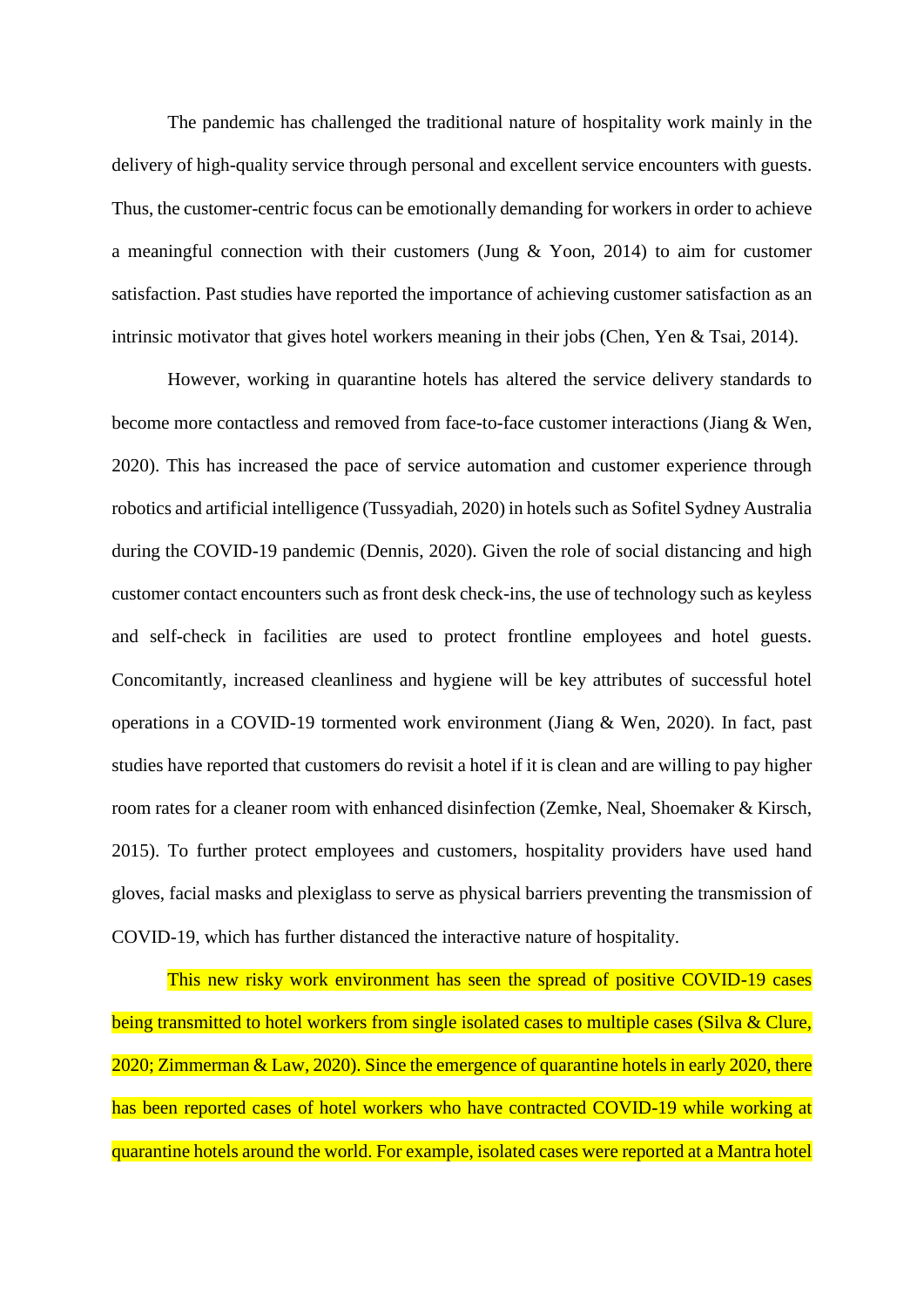in Victoria (Kolovos, 2020), the Crossroads Hotel in Sydney (Thomas, 2020), and the Pan Pacific hotel in Perth (Zimmerman and Law, 2020). There were also clusters of multiple hotel workers who tested positive for COVID-19 in India (Taj Mahal Palace Hotel) with 6 positive cases (Chaturvedi, 2020), and a W Hotel in America with 50 positive cases (Grover & Davis, 2020). To highlight the severity of the problem, 20 hotel employees working in a Melbourne quarantine hotel in Australia unknowingly contracted the virus while working, which exacerbated the community transmissions and lead to 90% of the Victoria Australia's second wave of COVID-19 (Silva & Clure, 2020).

## *Theoretical framework: Theory of Planned Behaviour (TPB)*

With the purpose to understand frontline employees' motivations to work in quarantine hotels, this study is anchored on the TPB (Ajzen, 1991) as the theoretical structure as its underpinning. Under the TPB structure, behavioural intention / behaviour is steered by attitudes; subjective norms; and perceived behavioural control. Attitude is derived from behavioural beliefs (positive and negative) towards a respective behaviour. Subjective norms is a form of peer pressure to seek the approval and comply with the expectations of the important social groups. Perceived behavioural control reveals the perceived amount of effort in performance of a particular behaviour under volitional control. This can be seen as difficulties hindering actual behaviour (Ajzen, 1991). Utilising an established theoretical framework is often lacking in workforce studies in hospitality, which presents an unnecessary restriction in terms of omitting the identification of important variables (Goh & Lee, 2018). Firstly, previous studies have reported various attitudes that can be associated with working in hotels such as exciting, emotionally draining (Goh & Lee, 2018) and interesting (Richardson, 2009). With regards to subjective norms, family (Sakdiyakorn, Golubovskaya & Solnet, 2021) and industry managers (Hertzman, Moreo & Wiener, 2015) have been mentioned as important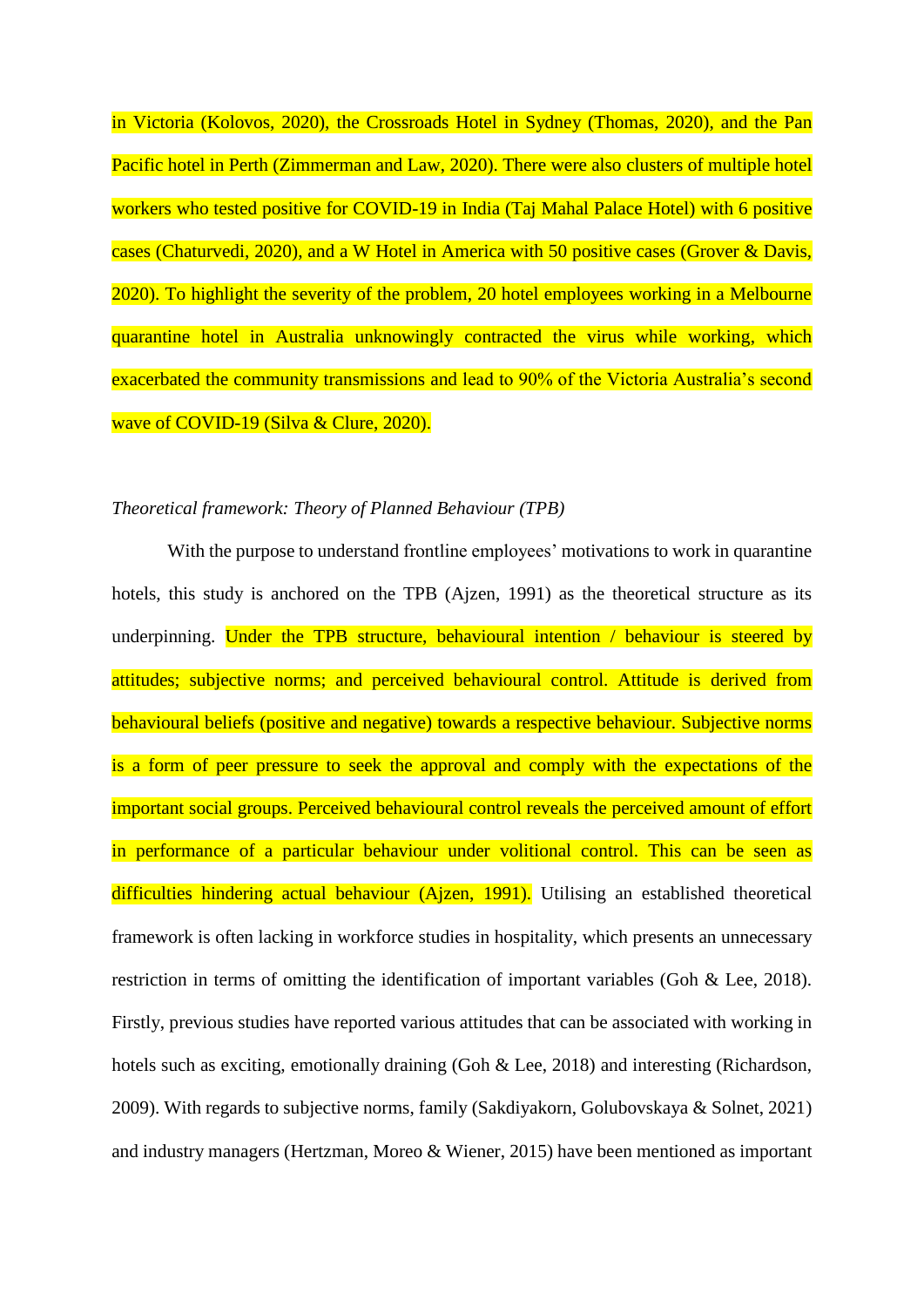reference groups that can influence their hotel career trajectory. Finally, perceived difficulties may impede individuals from working in quarantine hotels such as health reasons. These barriers must be seen alongside potential difficulties that deter people from working in hotels such as low remuneration, antisocial working hours, and hard labour (Goh & Lee, 2018; Robinson et al., 2016).

## *Extending the TPB model*

As can be seen, the TPB can be used and has the potential to understand why hotel employees chose to work in quarantine hotels. Although the TPB model has been successful in predicting various behaviours, researchers have been adhering to the call for future research to extend the TPB model beyond the three independent variables to increase the model efficacy (Ajzen, 2005). For example, the inclusion of additional background variables in TPB studies such as anticipated emotions (Londono, Davies & Alms, 2017) have provided additional insights towards intentions and behaviours (Armitage & Conner, 2001). It is vital to note that not all additional TPB variables add value to the overall model efficacy. Therefore, certain new variables simply act as background factors such as demographics and do not provide any significant predictive variance (Ajzen, 2015, 2005). Therefore, this study explores the role of meaningful work as a potential useful additional TPB variable towards working in quarantine hotels.

## *Meaningful work*

The notion of meaningful work has been widely recognised in organisational workplace research (Lysova, Allan, Dik, Duffy & Steger, 2019) and defined as *"work experienced as particularly significant and holding more meaning for individuals"* (Rosso, Dekas & Wrzesniewski, 2010, p. 95) that is personally significant and worthwhile. There are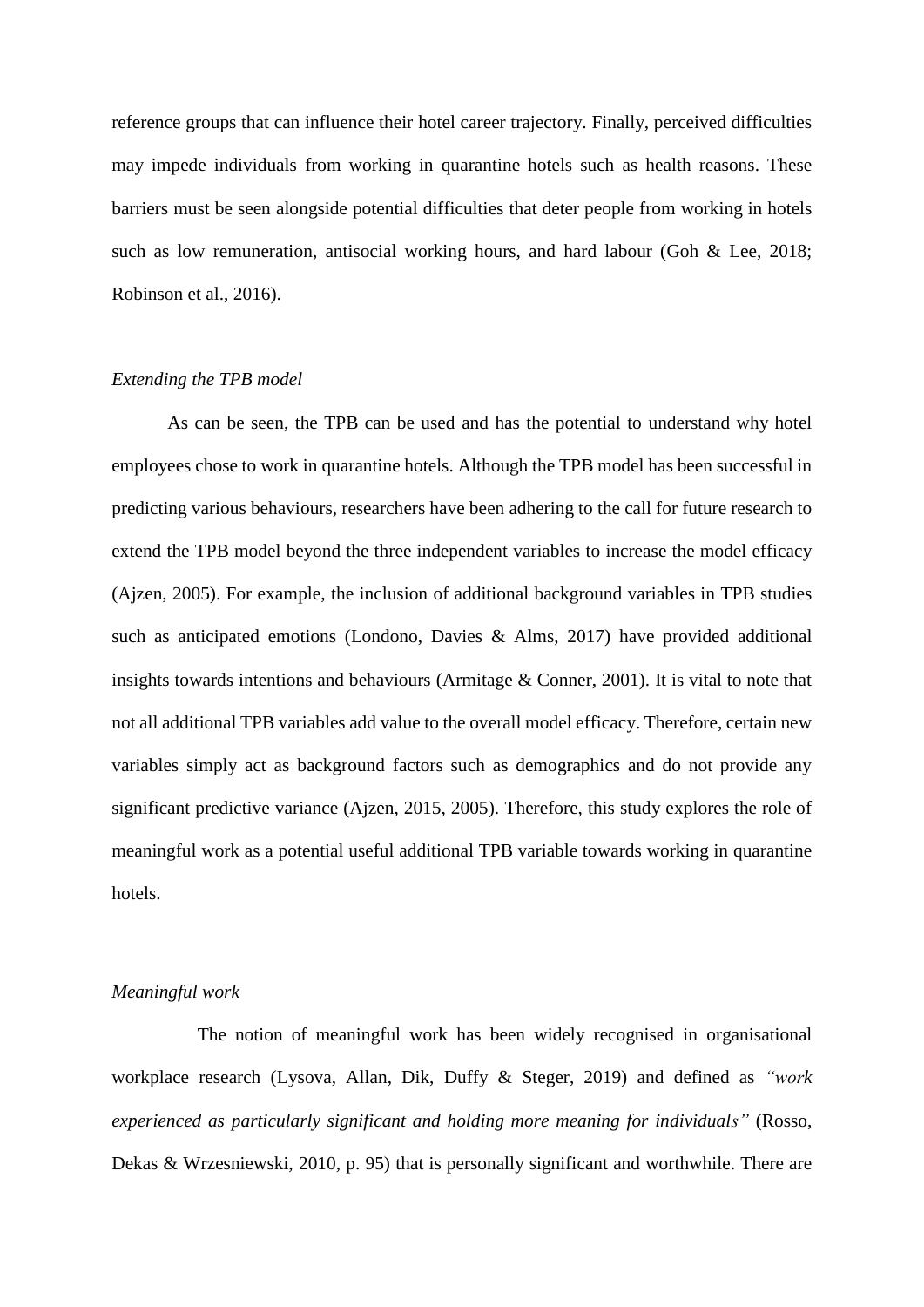various positive workplace associations of meaningful work such as work engagement, job satisfaction, career development, and job commitment (Lysova et al., 2019). The power of meaningful work can influence employee behaviour to go above and beyond the realms of their normal duties (Shen & Benson, 2014), establish greater alignment of personal values to the organisation (Supanti & Butcher, 2019), and exhibit higher levels of citizenship behaviour (Maharaj & Schlechter, 2007). It is important to acknowledge that a majority of contemporary meaningful work studies stem from Steger, Dik & Duffy's (2012) three dimensions of meaningful work: 1) positive meaning in work that is purposeful and with personal significance; 2) meaning making through work that contributes to a broader context in life; and 3) greater good motivations that one's work is making a positive impact to the greater good.

Given the benefits, businesses have started to cultivate meaningful work to engage and retain employees (Deloitte, 2017). Surprisingly, a limited number of studies have investigated the role of meaningful work in hospitality. These studies can be divided into three groups. The first group looked at the influence of CSR (corporate social responsibilities) on fostering meaningful work among hotel employees. Both such studies (Supanti & Butcher, 2019; Raub & Blunschi, 2014) found positive relations between CSR activities in shaping employees' outlook on meaningful work and helping behaviour. The second group of studies (Jung & Yoon, 2016) examined the antecedents of meaningful work and found positive associations between meaningful work with job engagement and organizational commitment. The third group of studies investigated meaningful work differences between generational cohorts of hospitality workers. In a study comparing attitudes of Generation X and Generation Y towards meaningful work and helping behaviour, Supanti and Butcher (2019) found meaningful work to affect CSR stronger in Generation X as compared to Generation Y hotel employees. This is similar to Park and Gursoy (2012) who indicated that younger generations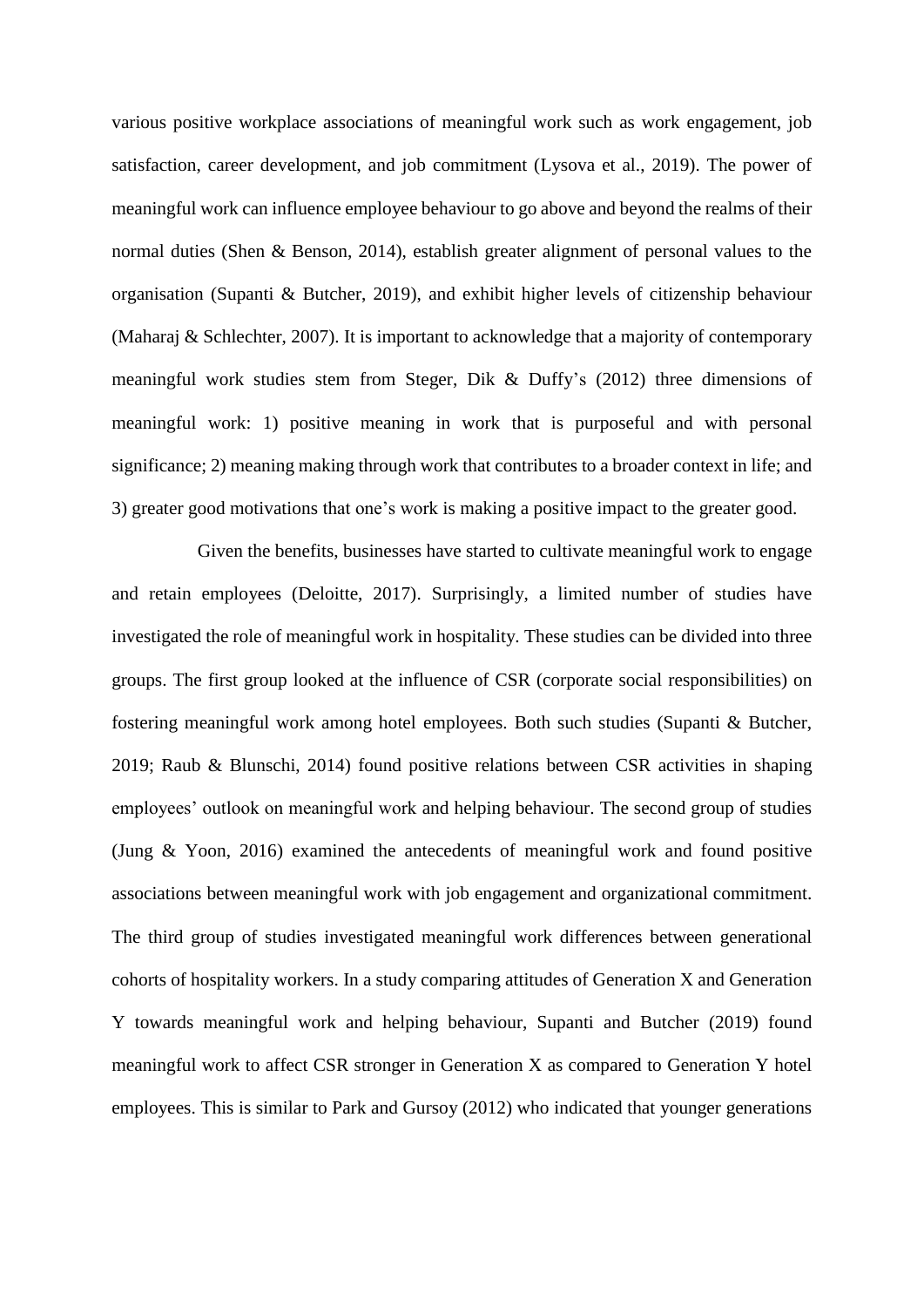of hospitality workers tend to lack the same motivation and found hospitality work less meaningful as compared to older generations.

This brings us to the question that if younger hospitality workers do not perceive hospitality work as meaningful work, they must endure poor working conditions, and expose themselves to dangerous COVID-19 environments, why do they still choose to work in quarantine hotels? Therefore, this research aims to explore the antecedents behind Generation Z employees' actual behaviour towards working in quarantine hotels through the lens of the extended TPB model (attitudes, subjective norms, perceived difficulties, and meaningful work) through four research questions.

> RQ1: What are the attitudes of Generation Z hotel workers towards working in quarantine hotels?

> RQ2: Who are the important reference groups that influence Generation Z hotel workers towards working in quarantine hotels?

> RQ3: What are the perceived difficulties Generation Z hotel workers face when working in quarantine hotels?

> RQ4: Why is working in quarantine hotels seen as meaningful work by Generation Z hotel workers?

### **Methodology**

#### *Background of Quarantine hotels*

The term quarantine hotel refers to hotels that cater to guests self-isolating for 14 days when returning from overseas as mandated by governments such as Australia (Australia Government, 2020). The first group of quarantine passengers arrived in Australia on 29<sup>th</sup> March 2020 and were quarantined at the Swissotel in Sydney (Mayers, Thomas & Nguyen, 2020). To date, approximately 63,000 travellers have stayed in quarantine hotels in Australia (Ayling,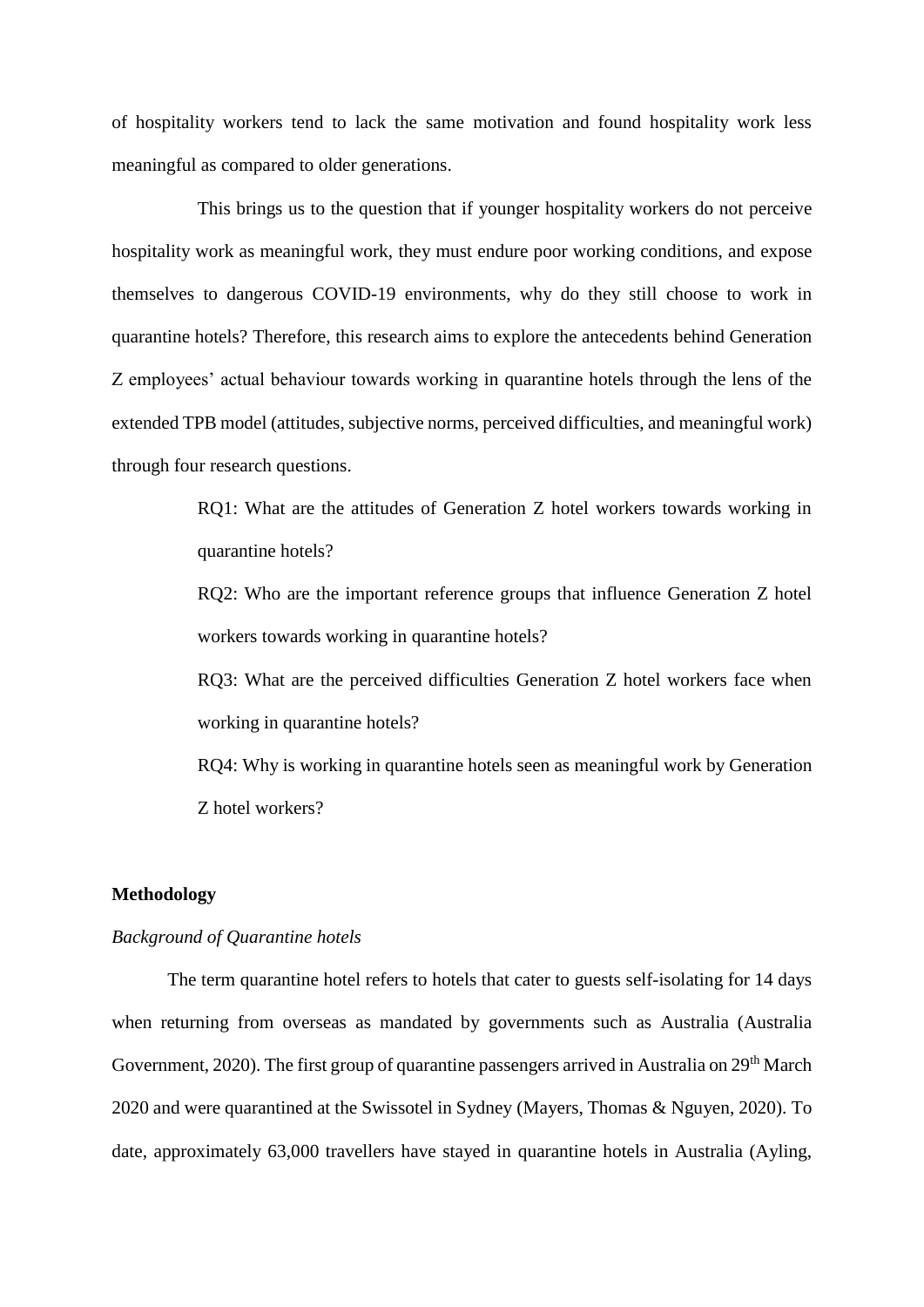2020). Quarantined guests are transported directly from the airport to the hotel by government authorities and not allowed outside of their hotel room for 14 days under the strict supervision of hotel security 24/7. The hotel provides basic F&B services such as three meals per day delivered directly to the outside of each room, and reduced housekeeping cleaning frequency that may deferred until the end of quarantine period. Hotel workers operating in quarantine hotels are provided COVID-19 compliance training (Government of Western Australia, 2020) and must adhere to strict guidelines as stipulated by the Australian government (Department of Health NSW Government).

### *Research Design*

Given the current and exploratory nature of this research study, a qualitative approach was adopted to provide more in-depth investigation of the research phenomenon. It is important to note that the COVID-19 pandemic and quarantine hotel situation is a fairly new area of hospitality research so a qualitative approach will avoid the unnecessary restriction to overrely on statistics in the early stages of development of new a topic area (Khoo-Lattimore, Mura & Yung, 2019). It is also important to note that past studies have highlighted the lack of qualitative studies in TPB hospitality and tourism research (12% - 32 out of 259 studies) and have called for future research to undertake more qualitative methods for a deeper analysis of the TPB theory (Ulker-Demirel & Ciftci, 2020).

The present study aims to elicit Generation Z hotel employees' attitudes, key reference groups, perceived difficulties and meaningful work attributes towards working in quarantine hotels. The decision to focus on Generation Z workers (15-24 years of age) is threefold. First, Generation Z is the largest hospitality workforce cohort (43%) in hospitality (Australia Department of Employment, 2014). Second, past studies have also reported younger employees find hospitality work less meaningful and have less desire to stay in the hotel industry as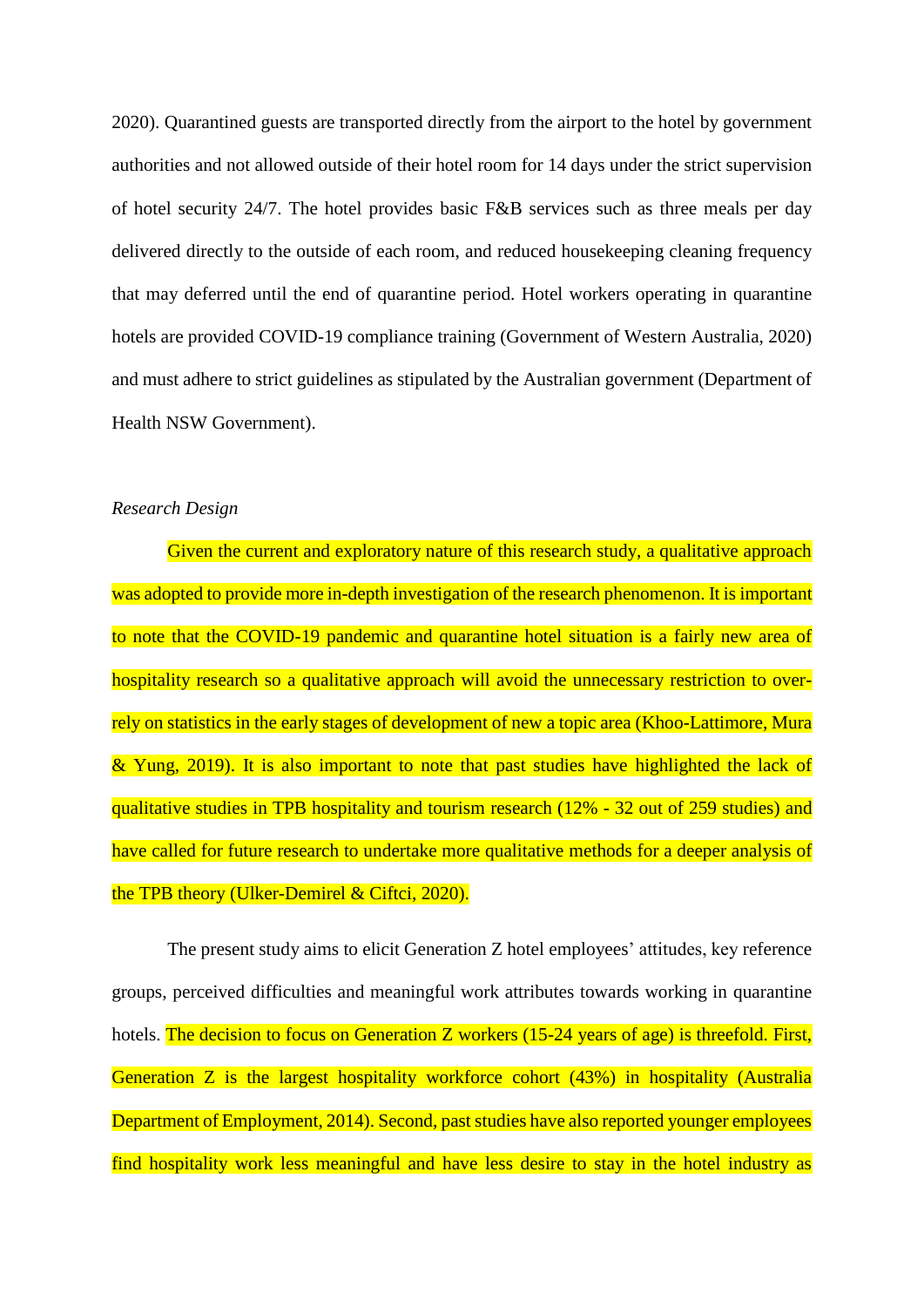compared to older workers (Park & Gursoy, 2012), which leads to a high turnover rate of approximately 30% leaving the industry within 10 years (Brown, Arendt and Bosselman, 2014). Fourth, there is a paucity of hospitality workforce related research, where less than 1% (40 out of 6449) of journal articles published in the top eight hospitality and tourism journals focused on young workers (Baum, Kralj, Robinson & Solnet, 2016). Specifically, only a handful of hospitality studies have examined the generation Z workforce (Goh & Okumus, 2020; Goh & Lee, 2018) in turnover studies. One of the reasons for this paucity is that early studies on generations in hospitality literature date back to the early 90s when Generation Y was entering the workforce (Pennington-Gray, Fridgen & Stynes, 2003). Lastly, younger hospitality employees have been reported to be more vulnerable and willing to take the risk of going to work in COVID-19 environments for fear of losing their jobs and willing to do whatever it takes to prove loyalty and dedication to their bosses (Purtill, 2020).

The attitudes variable was identified through positive and negative attitudes to measure the overall perceptions of working in quarantine hotels. The subjective norms variable measured important social groups, and perceived behavioural control measured perceived difficulties or barriers towards working in quarantine hotels. Lastly, the meaningful work variable measured the positive meaning, meaning making through work and greater good motivations respondents attributed towards working in quarantine hotels.

## *Research Sample*

Respondents consisted of Generation Z hotel workers (born between 1995–2009) who worked in quarantine hotels in Australia between April - August 2020. Due to a lack of information and limited accessibility to hotel workers during the COVID-19 pandemic restrictions, a purposeful snowballing technique (Creswell and Creswell, 2018) was employed to recruit knowledge-rich respondents who could provide contemporary insights into working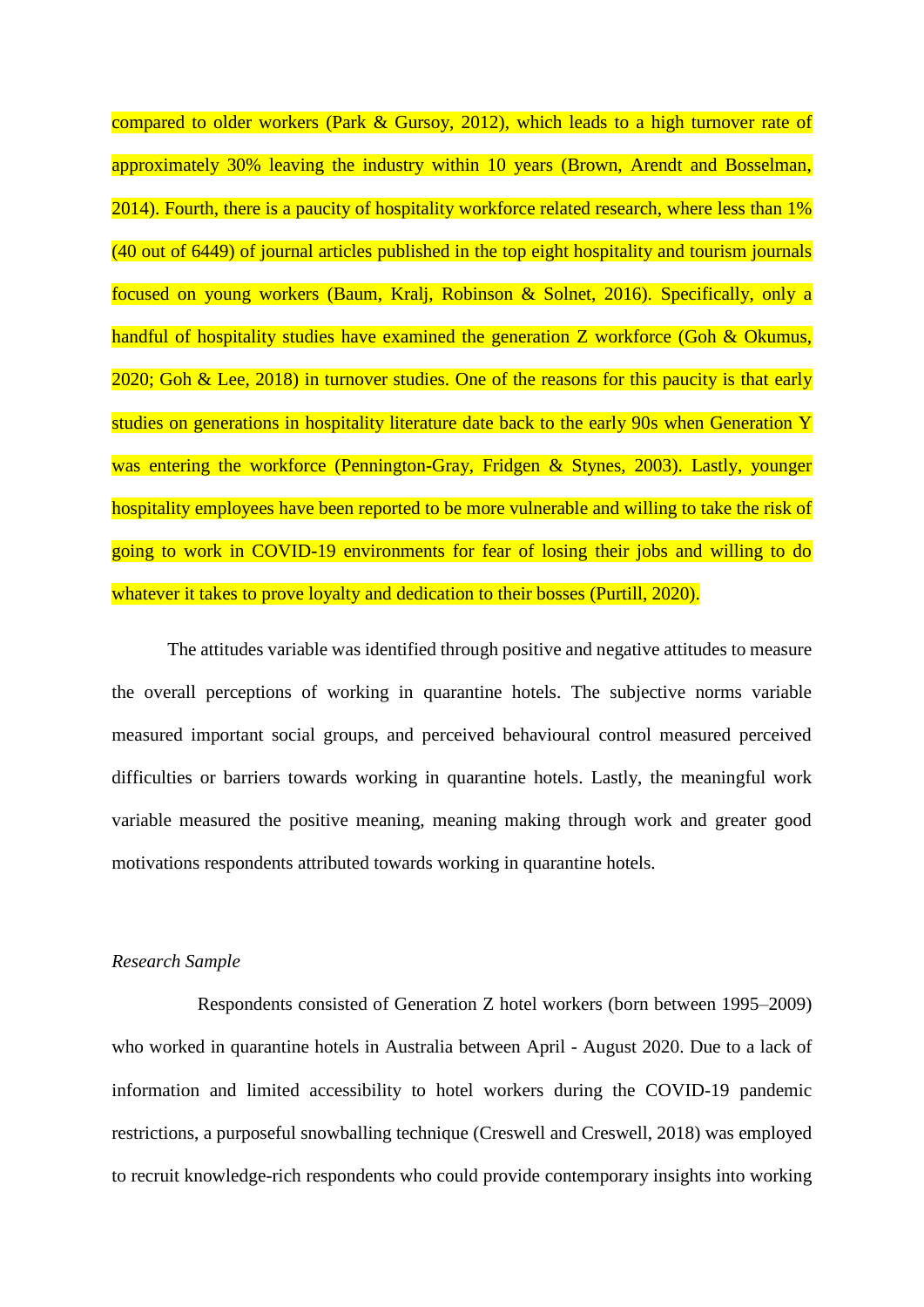in quarantine hotels in Australia. The initial sampling approach was through the researcher's industry contact with a quarantine hotel in Perth, Australia to approach potential participants for this study, with interviews conducted through telephone calls. With regards to snowball sampling, participants were asked to recommend other potential Generation Z participants within the same hotel or in other quarantine hotels. A total of 42 respondents (17 males and 25 females) agreed to participate (response rate  $= 52\%$ ) (See table 1 for sample profile) in the semi-structured interviews. The total sample size of 42 meets the recommended sample size (n  $\geq$ 25) for TPB elicitation studies (Ajzen & Fishbein, 1991). There were more female respondents as compared to male respondents. This is consistent and a reflection of the gender balance in the hospitality industry where there are more female workers (55%) as compared to male workers (45%) (Australia Department of Employment, 2014). It is important to note that majority of respondents (56%) were working in Front Office followed by Food & Beverage (26%) positions. These positions will have some contact with quarantine clients at some point of the 14 day quarantine period such as checking in or delivery of meals to rooms strictly adhering to the standards imposed by Department of Health, Western Australia for hotels providing accommodation for guests in quarantine or isolation (Department of Health, Western Australia, 2020).

## **Insert Table 1. Demographics Profile**

Individual interviews were conducted through telephone with all respondents invited to respond through open-ended questions in order to encourage them to speak their own words and narrative structures. The interviews began with an introduction of the research purpose, instructions on the interview layout, and reassured confidentiality of the research data collected. Respondents were told that they can stop the phone interview at any point of time if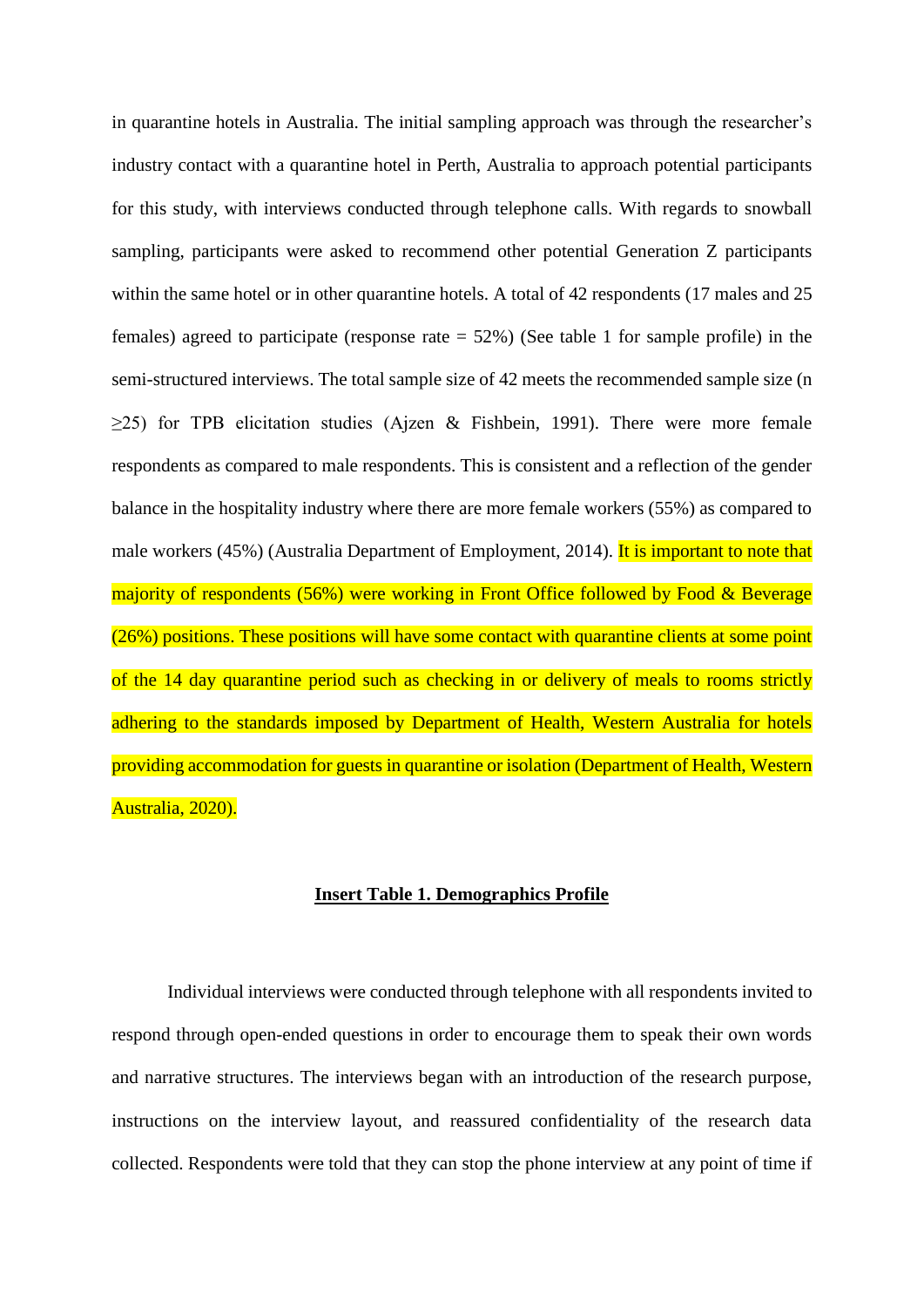they felt uncomfortable by simply hanging up. On average, each interview lasted between 35- 60 minutes. To ensure accuracy and reliability, the recorded interviews were transcribed verbatim within 48 hours.

## *Data Analysis*

Given the exploratory lens of this study, this research study adopted a manual content analysis to systematically unpack the collected data as recommended by Ajzen and Fishbein (1980). A key benefit of using manual analysis is the provision for an interpretative approach rather than a mechanical analysis when conducted through software tools and allows the researcher to be immersed in the data process (Groschl, 2005). A coding system was designed to identify, code and group the raw data using ATT coding for attitudes towards working in quarantine hotels, SN coding for important reference groups, PBC coding for perceived difficulties, and MW for meaningful work towards working in quarantine hotels. In order to ensure reliability of the coded data, the data driven codes were coded by a team of researchers to ensure inter-rater reliability (Creswell & Poth, 2018). Each of the researchers coded the data underpinned by the four independent variables of the extended theory of planned behaviour as the theoretical framework. To ensure validity, authors verified the data analysis, corrected discrepancies and discussed methods to improve the coding process, which also provided triangulation.

In order to explore the distribution of the key elicited items, a frequency analysis was performed through manual analysis to count the number of times a particular code occurred repeatedly. This technique allowed the identification of key salient beliefs of the extended TPB items, which is commonly used in past TPB studies (Goh, 2020; Goh & Jie, 2019; Goh & Kong, 2018; Goh, Nguyen & Law, 2017; Goh and Scerri, 2015). In total, 33 key items were elicited from the interviews: 10 key attitudes, six important social reference groups, eight key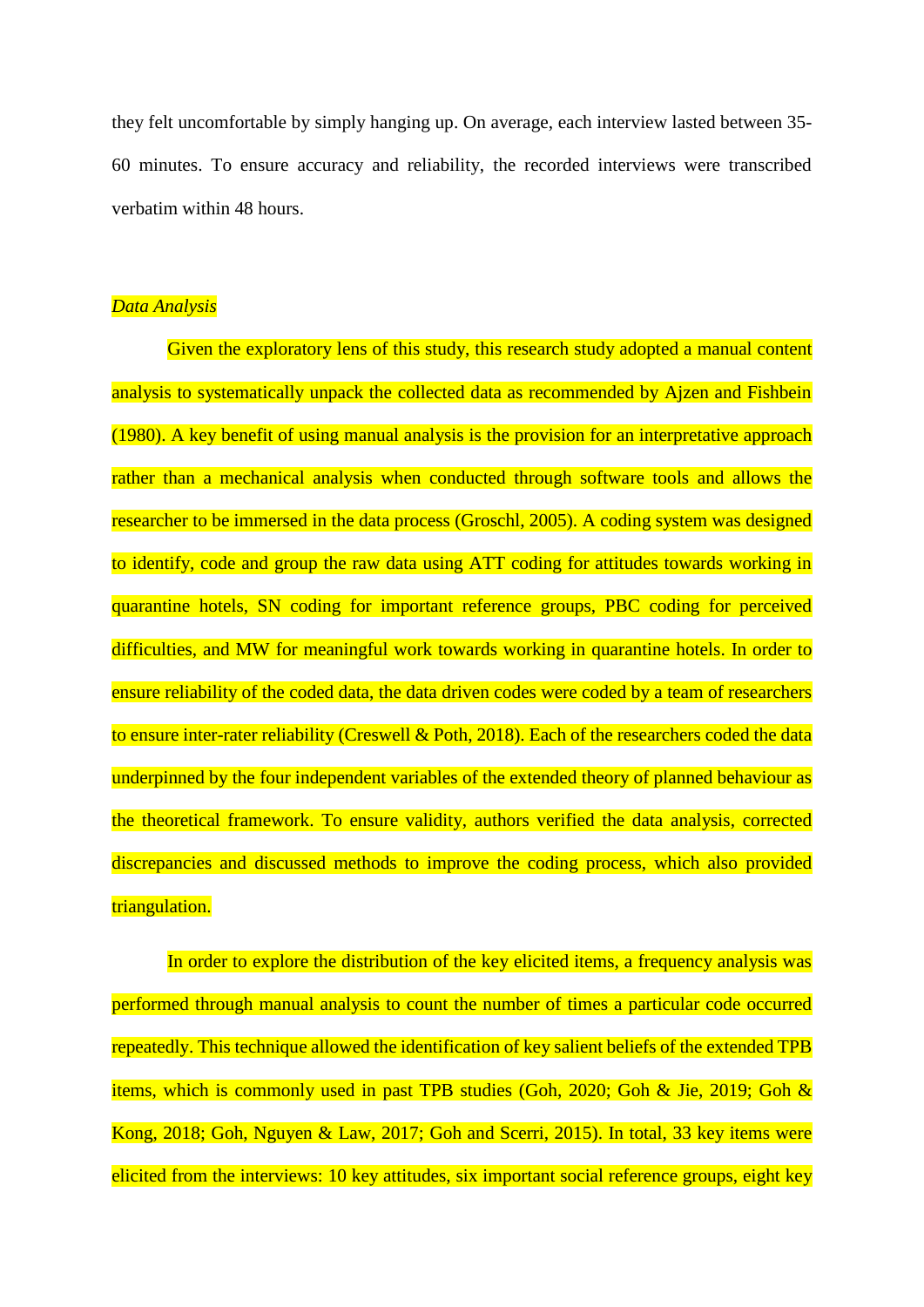difficulties, and nine meaningful work items towards working in quarantine hotels (See Figure 1).

## **Insert Figure 1. Extended TPB framework with meaningful work**

### **Findings and discussion**

# *RQ1: What are the attitudes of Generation Z hotel workers towards working in quarantine hotels?*

It is important to note that Generation Z hotel workers held both positive and negative attitudes towards working in quarantine hotels (See table 2). In total, positive attitudes were mentioned 107 times, distributed across five different attitudinal categoriessuch as it is exciting (32 counts), courageous (26), respectable (22), multitask oriented (16), and unique (11). Negative attitudinal items were recorded 109 times, across five related attitudes: dangerous (38 counts), long / odd hours (29), emotionally challenging (22), limited customer / service interactions (15) and unable to meet brand standards (5).

An interesting key finding in this study revealed several simultaneous responses expressing both positive and negative attitudes towards working in quarantine hotels. For instance, P9 who explained *"I like working in this exciting environment with new things happening everyday"*, but this respondent also provided negative attitudes stating *"Sometimes I am afraid to interact with guests and personnel at the hotel as you might contract the virus. Working in hospitality is now quite dangerous"*. Some respondents with a more realistic approach acknowledged the challenges of working in a quarantine hotel but were overall positive. For instance, P25 mentioned *"Even though I am working more hours than before and become more emotionally stressed, I am very proud of working in hospitality. My family and*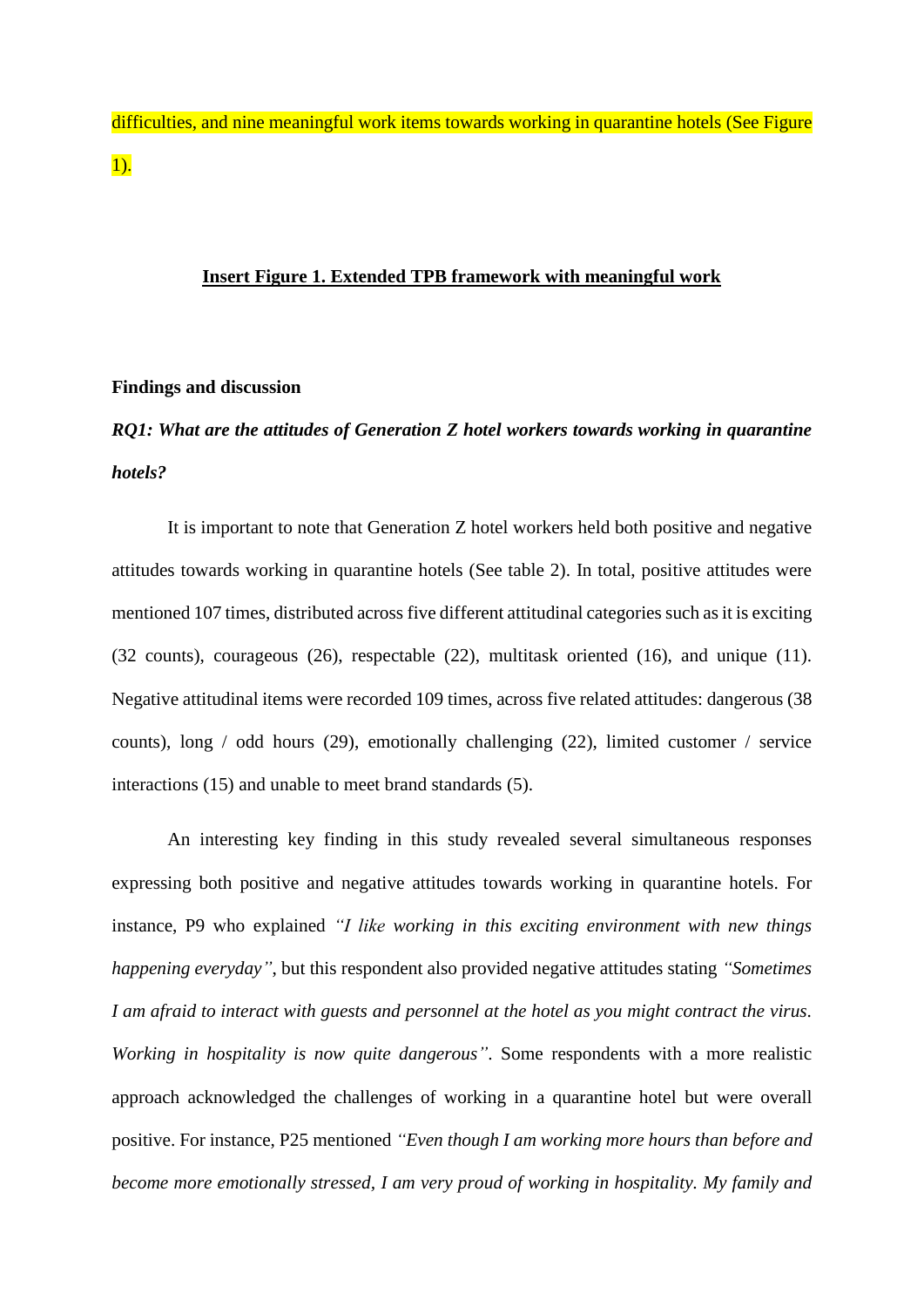*friends think highly of what I am doing"*. This sudden increase in hospitality professional identity is a new finding as past studies have reported the negative stigma of hospitality work as unappreciative, low status, and often not perceived as a serious career (Goh & Lee, 2018; Richardson, 2009).

## **Insert Table 2. Attitudes**

While the traditional harsh working conditions of the hospitality industry such as long working hours remain prevalent in quarantine hotels, there are some new attitudes that have emerged from working in quarantine hotels. For example, the courageous aspects of working in hospitality where most Generation Z workers viewed their work to be in a dangerous working environment. This can be related to armed forces combating on a battlefield or nurses working in hospitals (Beukes & Botha, 2013; Britt et al., 2001). Another interesting finding is the negative view about limited customer interactions and not being able to provide traditional hospitality customer service. This is mainly due to hotels altering their service delivery standards to become more contactless and removed from face-to-face interactions with customers to minimise the spread of COVID-19 (Jiang & Wen, 2020). Some respondents felt that the safety measures have taken away the true meaning of hospitality and customer service. As mentioned by P.31 *"I don't see how we are providing service excellence when we do not even see the guests, leave the food outside their doors, and they check out on their own. Robots can do all of this"*. This is consistent with past studies that have emphasised the need for technology and automation as support roles but not to replace the human service encounter experience that is highly valued in hospitality service settings (Lemy, Goh & Jie, 2019).

Although Generation Z expressed negative attitudes that supported past research about working conditions in the hotel industry such as emotionally challenging and long working hours (Robinson et al., 2016), it is important to note that these attitudes are not stable and could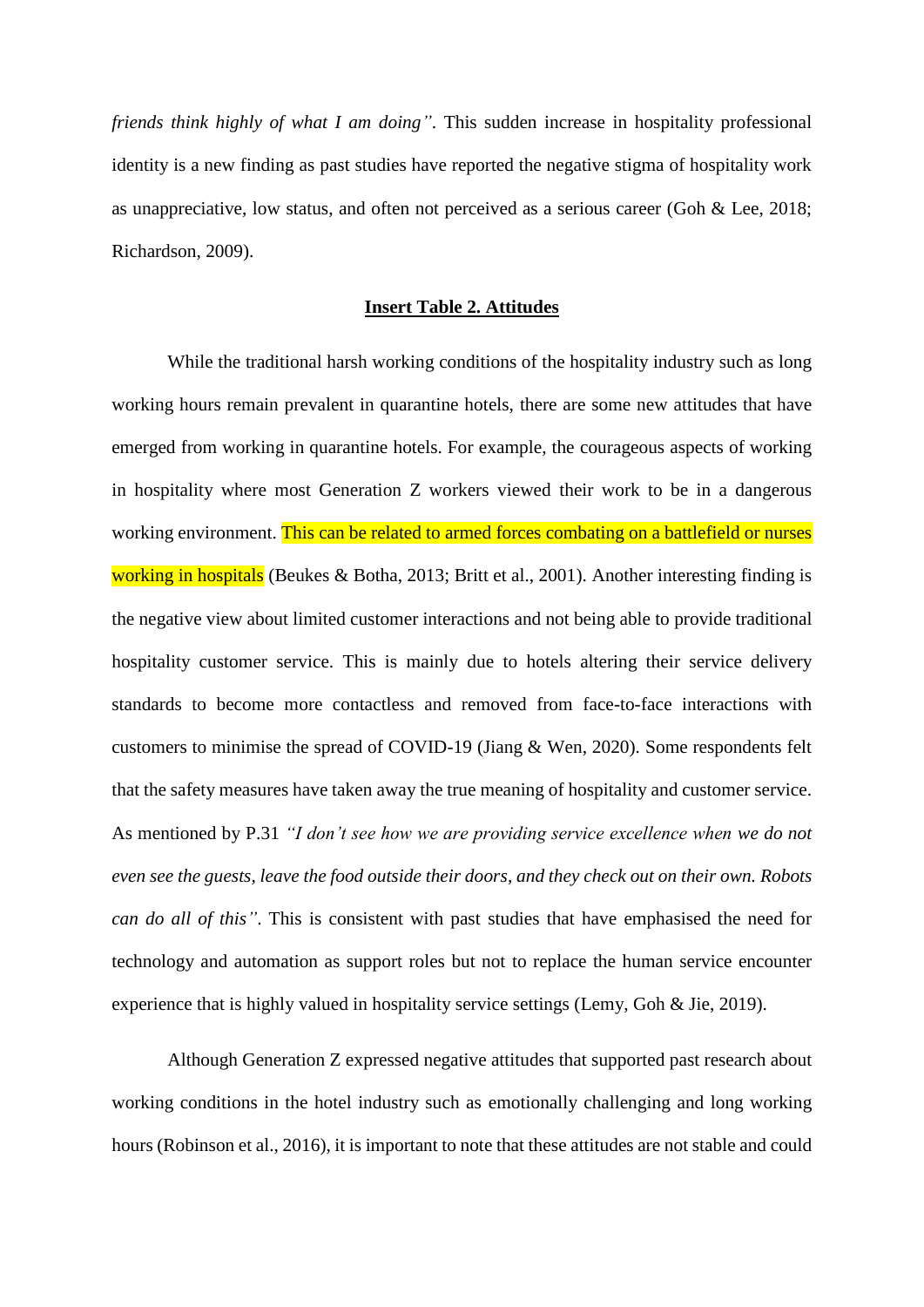potentially fluctuate and transform due to the current evolving pandemic. For example, the positive attitude of excitement was also seen as a negative attitude as dangerous. One possible explanation of positive attitudes appearing concurrently with negative attitudes suggest that even with a relatively positive outlook, Generation Z maintains negative connotations about working in quarantine hotels. This finding may be linked to past studies that reported Generation Z to generally find hospitality work to be interesting / exciting but also highly mentally exhausting, which acts as a barrier to pursuing a hospitality career (Goh & Lee, 2018). This element of mental stress has been well documented in hospitality workforce research, which ultimately leads to emotional exhaustion and job turnover (Xu, Martinez, Van Hoof, Duran, Perez & Gavilanes, 2018). Another reason for the instability of attitudes could be due to the emotional and physical exhaustion from working in quarantine hotels, where employees are required to operate for longer hours, helping across multiple departments, and navigating the dangerous work environment with an expectation to be flexible and help other departments who are short of staff.

# *RQ2: Who are the important reference groups that influence Generation Z hotel workers towards working in quarantine hotels?*

In relation to reference groups influencing Generation Z's perception towards working in quarantine hotels, family was reported as being most important (39 counts), colleagues (33), medical officers (28), industry associations (17), other quarantine hotel workers (11), and government officials (4) (See Table 3). This is similar to past studies who reported the importance of family support in encouraging the Generation Z cohort to study hospitality (Goh, Nguyen & Law, 2017) and work in hospitality (Sakdiyakorn, Golubovskaya & Solnet, 2021). This suggests that given the possibility of transmission of the deadly virus, the approval from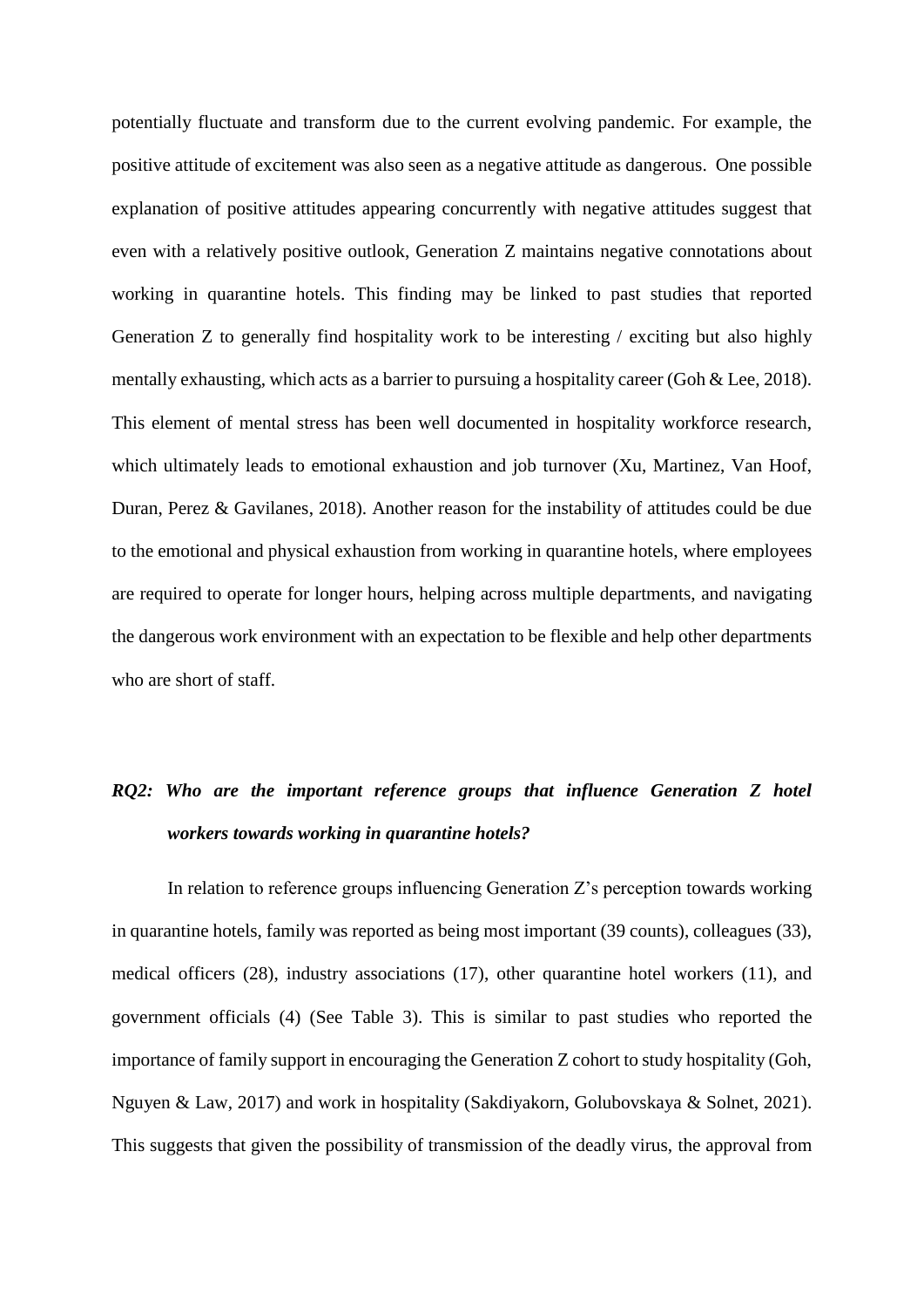the family nucleus to work in quarantine hotels is seen as the most mentioned reference group. This is understandable as front-line service employees are concerned about contracting the virus during work bringing this home unknowingly and thus transmitting the virus to family members. As mentioned by respondent (P12) *"Initially, my wife was unhappy about my new job requirements as she felt it was very dangerous. However, after reassuring her that I will take extra safety precautions and not bring the virus home, she became supportive"*. The role of colleagues was the second most mentioned reference group. It is particularly important to have colleagues who are likeminded and have supervisors who recognise employees' competitive demands from work and non-work, which helps employees to manage these competing demands (Crain & Stevens, 2018). For example, respondent (P22) mentioned *"My family doesn't really like the idea of me working in quarantine hotels. We normally argue about this. However, I have a manager that understands my situation and listens to my problems and sometimes he will ask me to end my shift early so that I can spend more time with my family"*.

### **Insert Table 3. Subjective Norms**

The present study also revealed an interesting finding that more Generation Z employees felt the importance of medical officers than that of government officials. This could be due to conflicting views and internal tensions between state and federal government such as disagreement on lifting border restrictions (Laschon, 2020), and dangerous advice by government against medical advice such as injecting bleach into the human body as a preventive measure to kill the virus (Kelland & Satter, 2020). For example, P5 mentioned *"There are so many sources who claim to be experts out there. I rely on the medical officers as they seem to be scientifically proven such as wearing face mask, gloves and hand sanitisers to prevent the spread of virus"*. Another reference group, industry associations, was perceived as important in influencing Generation Z workers to work in quarantine hotels. This elicited reference group can be seen as the voice representing hotel workers. Recent studies have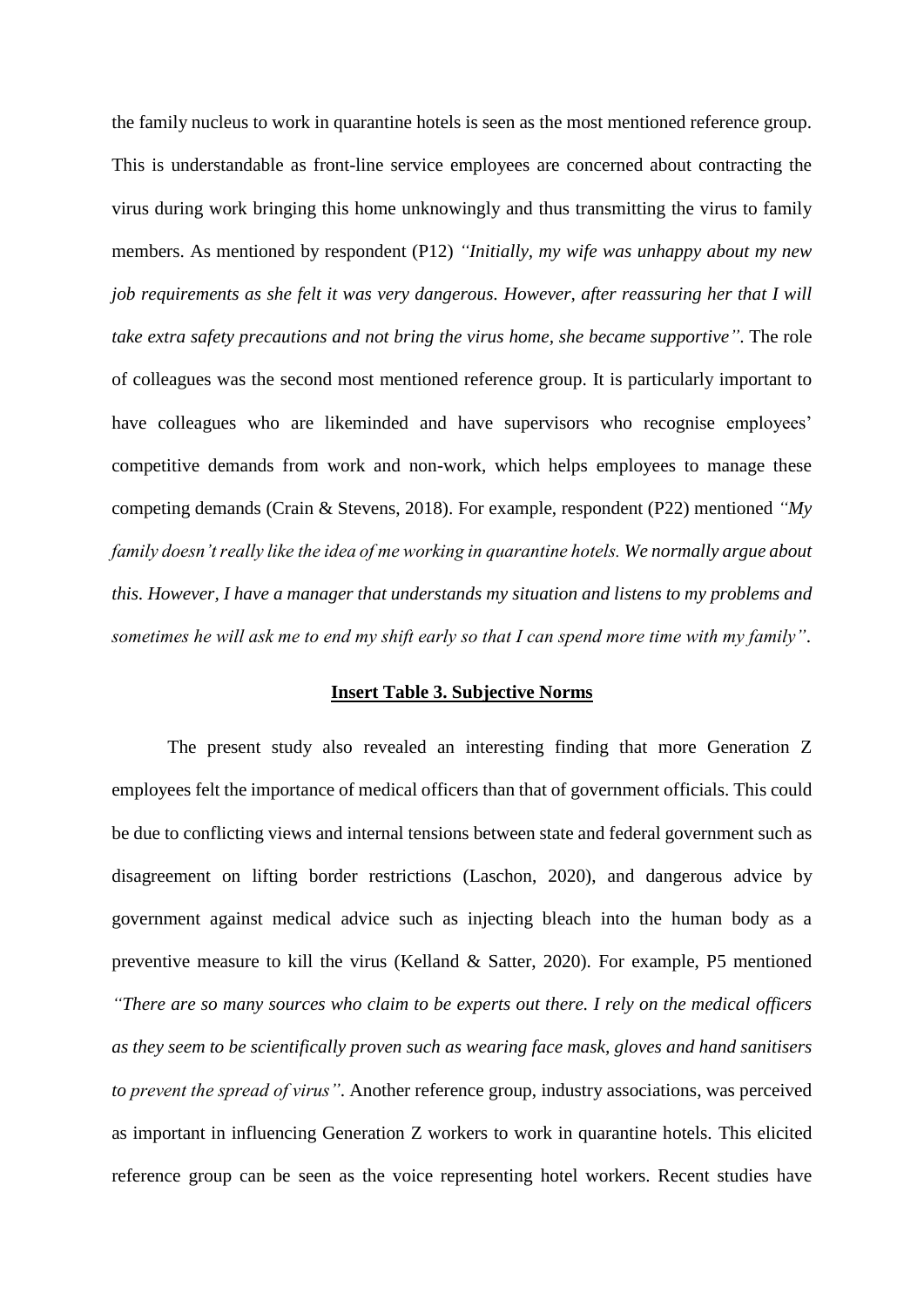reported the important function of hotel industry associations such as the China Hospitality Association as a monitoring agent on pandemic cases to develop pandemic preventive measures for the hotel industry in China (Hao, Xiao & Chon, 2020). Another example is where the Australia Hotel Association was directed by the government to provide compulsory COVID-19 hygiene training to all hospitality workers in Western Australia to ensure COVID-19 workplace compliance (Government of Western Australia).

# *RQ3: What are the perceived difficulties Generation Z hotel workers face when working in quarantine hotels?*

With regards to perceived difficulties, Generation Z workers perceived eight key difficulties with regards to working in quarantine hotels (See Table 4). In relation to these, Generation Z reported virus exposure / transmission (36 counts) to be the most challenging aspect relating to working in quarantine hotels, followed by dealing with confined guests (27), long working hours (24), lack of training (21), element of uncertainty (17), lack of job security (15), lack of communication updates (8), and lack of resources / manpower (7). Concerns related to Generation Z's perceived difficulties support existing perennial literature about working in hotels such as poor career progression, low pay, long working hours, and labour intensive (Goh & Lee, 2018; Robinson et al., 2016). Our results show that having to deal with confined guests as a perceived difficult, which is a consistent reminder that the hospitality business is a people industry regardless of a pandemic. This is mentioned by respondent, P8 *"I think the challenge is traditionally we normally deal with happy customers in the leisure and business market who stay at their own freewill. To some extent, quarantine guests don't want to be here especially confined to their room for 14 days"*. The stress when dealing with guests is magnified in a pandemic environment where most respondents mentioned the potential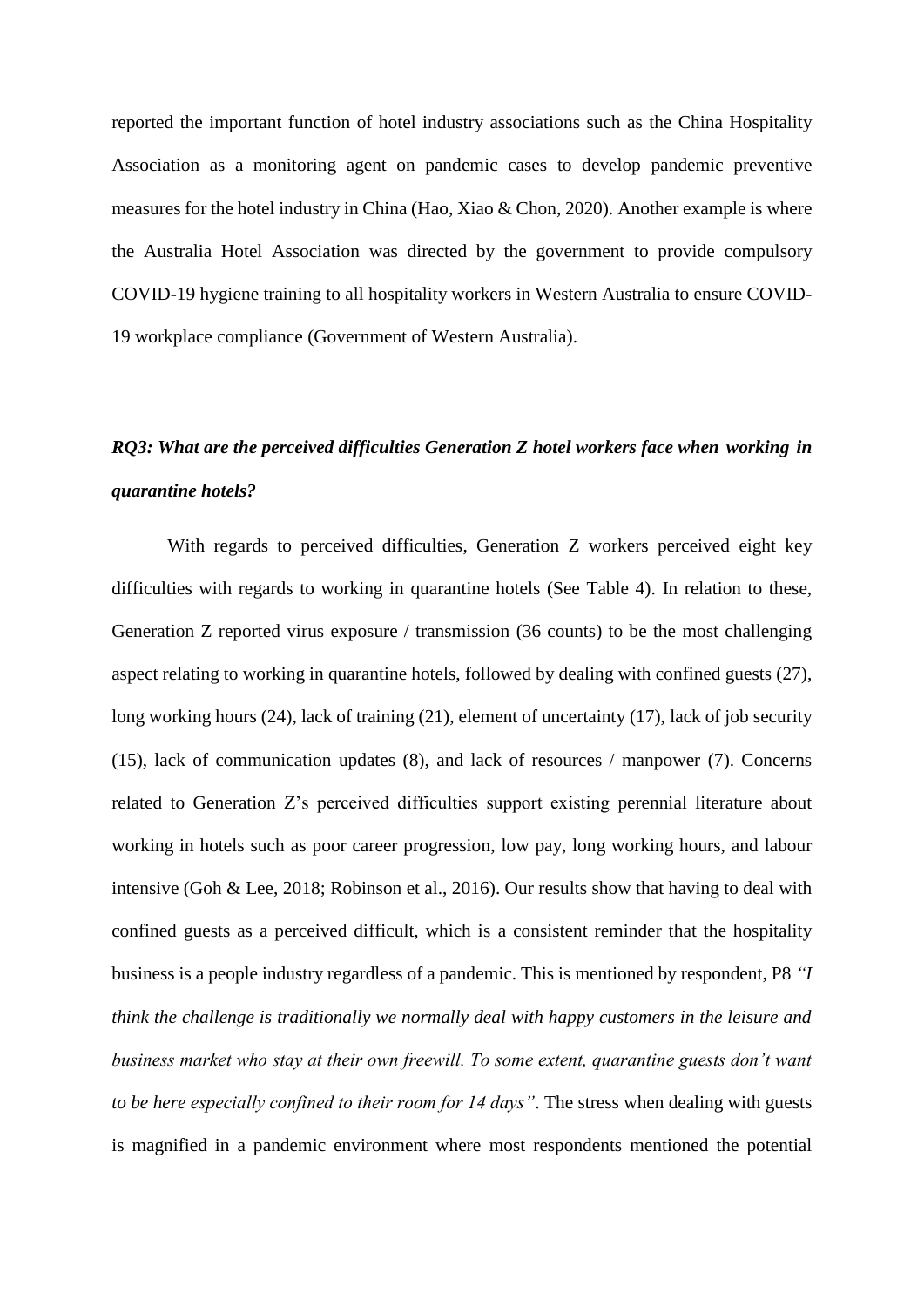exposure and transmission of virus as the most salient perceived challenge when working in a quarantine hotel. These findings imply the possibility of the fear of virus transmission that adds to the stress of having to deal with confined guests.

Findings of the present study also suggest that Generation Z are concerned with the lack of training regarding matters about working in quarantine hotels. For example, P11 mentioned *"There needs to be more training especially on protocols and standard operating procedures, and how to deal with positive cases"*. This can impact on their ability to perform and diminish their confidence to operate in an uncertain environment. One possible explanation is that Generation Z are relatively young and most likely have limited work experience and have not dealt with major crises such as the SARS on a global scale. This links to past studies who have reported Generation Z hotel workers to be overqualified, ambitious, afraid to deal with customer complaints, and lack real work experience (Goh & King, 2020; Goh & Lee, 2018).

# *RQ4: Why is working in quarantine hotels seen as meaningful work by Generation Z hotel workers?*

In relation to meaningful work, there were a total of 136 counts that mentioned Generation Z workers. A total of nine meaningful work items were further clustered into the three dimensions of meaningful work as proposed by Steger et al. (2012): positive meaning – feel good about oneself (28 counts), purposeful satisfying (19), fulfilling (14), and noble (5); meaning making – hospitality passion (32), beyond the call of duty (22), inner superhero (15); and greater good – a safer world  $(41)$ , and customers as patients  $(26)$ . As can be seen the role of meaningful work is an important impetus that motivates Generation Z hotel workers to work in quarantine hotels and could outweigh the dangerous working COVID-19 environment. As mentioned by respondent P33 *"This job gives me fulfilment. Seeing guests leave the property*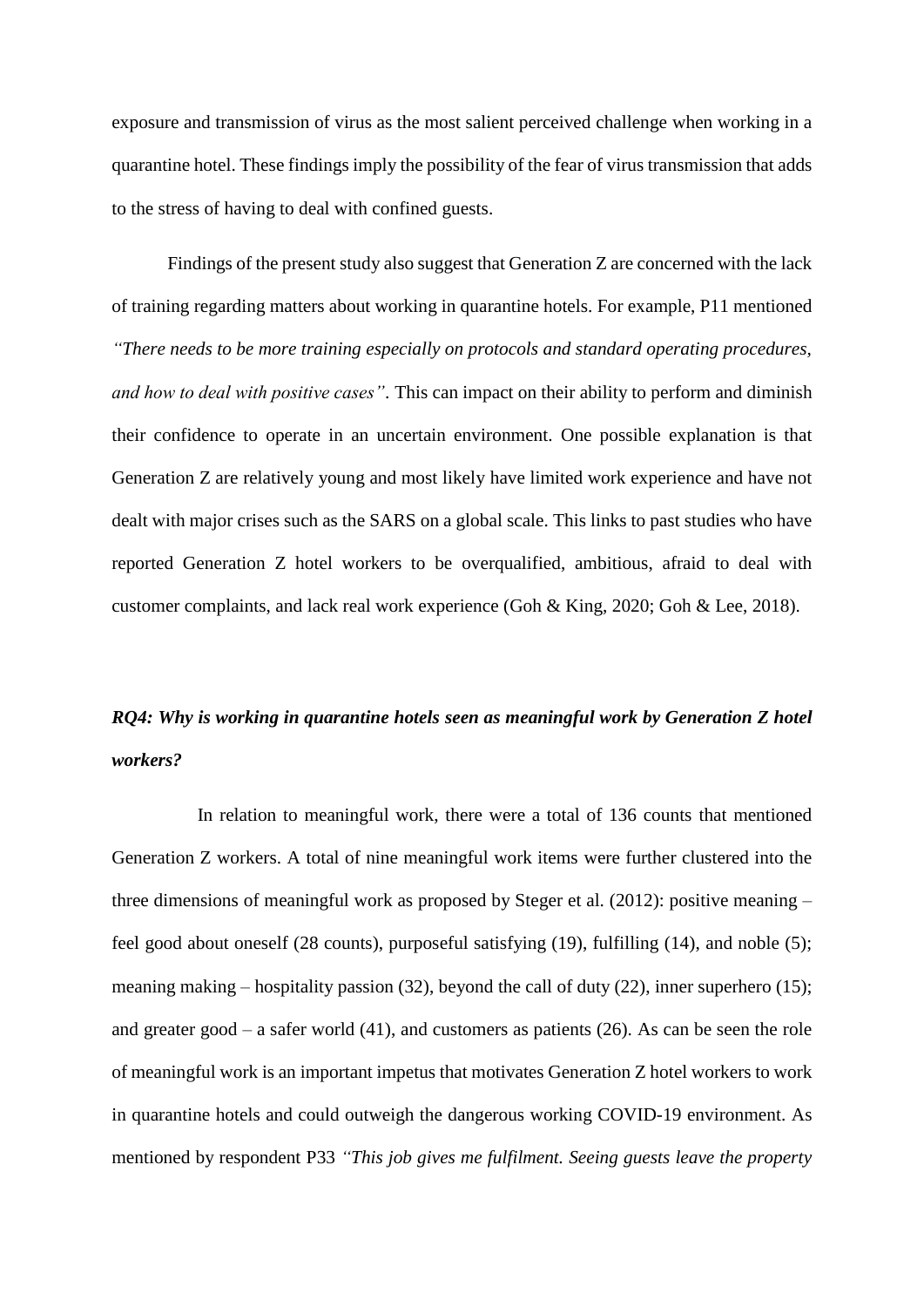*without testing positive for COVID-19 is a good satisfying feeling"*. This feeling of fulfilment has also been reported in past hospitality workplace studies where researchers found Generation Z hospitality students to seek when deciding to pursue a hospitality career (Goh & Lee, 2018).

Similarly, past research has reported fulfilment at work to correlate with meaning making in meaningful work to go the extra mile (Supanti & Butcher, 2019). This was reflected in the results where majority of respondents related to their passion towards indiscriminate hospitality to provide hospitality service for all types of guests *"I have come to realise my love and passion for hospitality. It feels like my calling in life is to provide people with good service no matter what the situation"* (P32). This belief also motivates Generation Z workers to go above and beyond for the company to provide hospitality service to quarantine guests, which several respondents referred to their alter ego as a superhero going beyond the call of duty. For example, respondent P2 mentioned *"I think this job requires going above and beyond normal hotel work and helps you grow as a person and hotelier. This has been good experience to deal with further crisis".* Another respondent, P27, mentioned that "*Working in quarantine hotel reminds me of being a superhero saving the guest and public from the virus. To some extent, we are sacrificing our lives walking on landmines during our shifts*". This finding supports past literature who has reported the power of meaningful work to influence employee behaviour to go above and beyond the realms of their normal duties (Shen & Benson, 2014), establish greater alignment of personal values to the organisation (Supanti & Butcher, 2019), and exhibit higher levels of citizenship behaviour (Maharaj & Schlechter, 2007).

The present results also displayed the importance of greater good in meaningful work, where helping to create a safer world was the most mentioned meaningful work item (41 counts) by Generation Z workers. As mentioned by respondent, P35 *"I am only a single individual but I think my job helps to prevent the spread of virus and make the world a safer*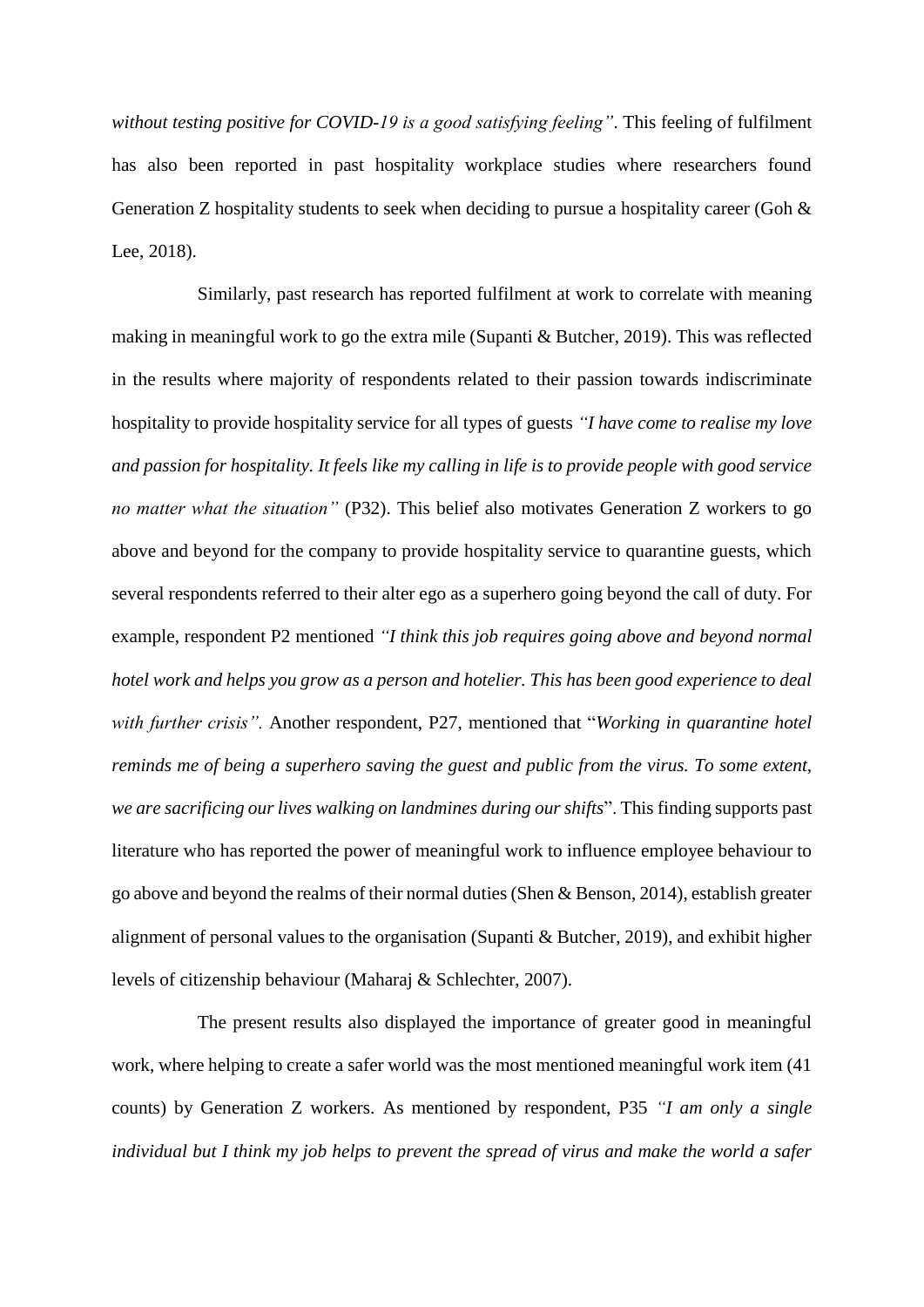*place again so that we can start travelling and get back to normal conditions"*. This greater good outlook is highly important as it could serve as a beacon of hope for Generation Z workers to cling onto in a COVID-19 vulnerable state of recovery (Baum et al., 2020). Past research also indicated the recovery of hotels from the pandemic should go beyond the organisation and sector levels but collected efforts from all stakeholders aimed at health issues for the global citizens (Jiang & Wen, 2020). This *"we are in this together"* mentality can be a latent driver to shape Generation Z workers' mindset that working in quarantine hotels is particularly significant and seen as meaningful work that leads to work engagement, job satisfaction, career development, and job commitment (Lysova et al., 2019). These are in line with greater good motivations that one's work is making a positive impact to the greater good.

It is important to note that the present study elicited more items for meaningful work as compared to attitudes, subjective norms and perceived difficulties. This indicates that meaningful work plays an important role among Generation Z hotel workers when deciding to work in quarantine hotels. This unique finding is different from past studies who have reported younger employees to find hospitality work less motivating and meaningful (Supanti & Butcher, 2019; Park and Gursoy, 2012).

## **Conclusion and Implications**

To the authors' knowledge, no previous study has examined the underlying motivations of hotel workers within the parameters of quarantine hotels. Therefore, this study addressed a significant urgent gap of quarantine hotels to prevent further transmission of COVID-19. In addition, this paper contributed to the paucity of studies investigating the role of meaningful work in hospitality research (Supanti & Butcher, 2019) and calls for future research into the underrepresentation of studies on young hospitality workers (Baum et al., 2016). This study targets one of the largest cohorts of hospitality workers - Generation Z, which is an important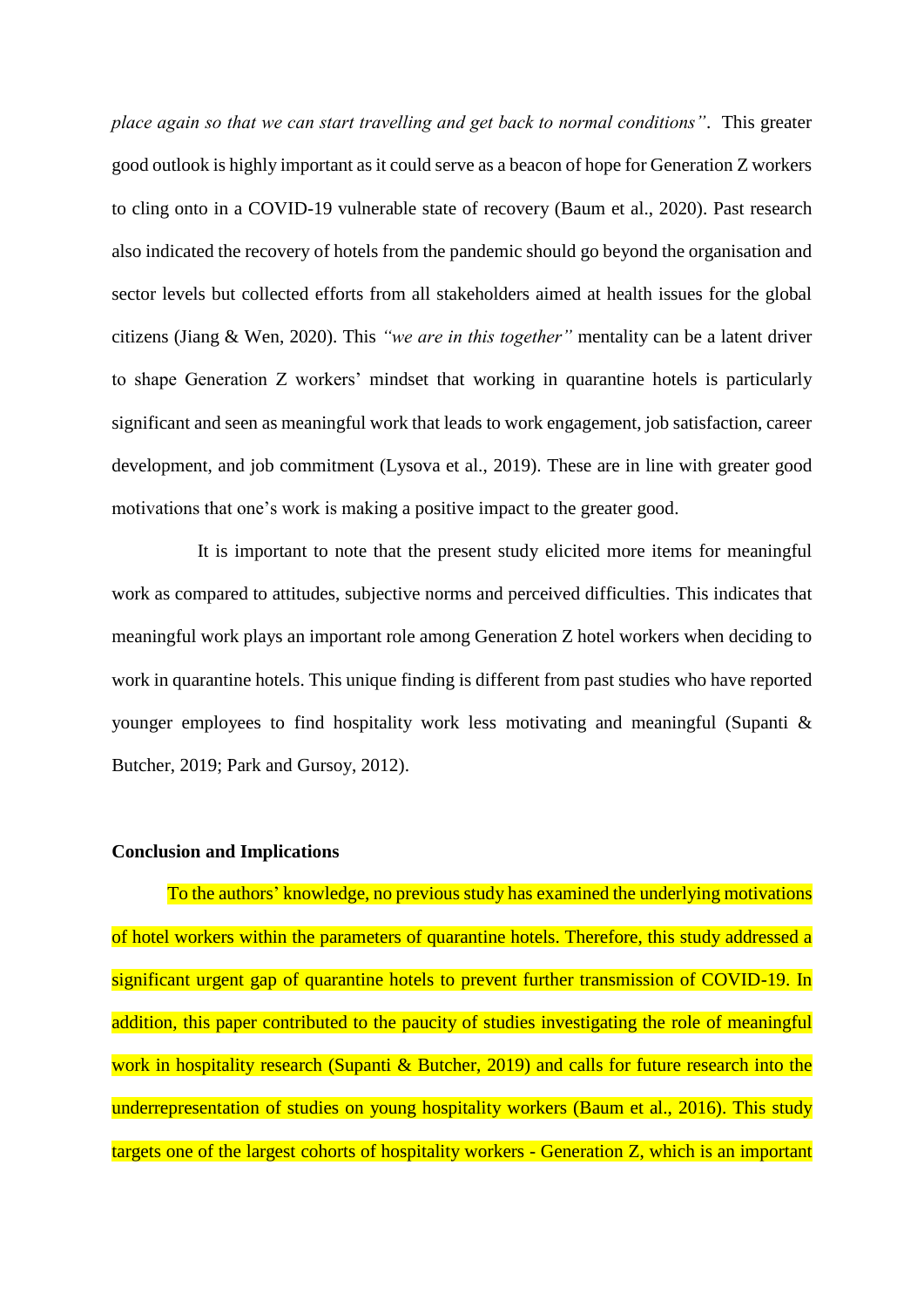fabric of the hospitality workforce that only a handful of studies have attempted to investigate (Goh & Okumus, 2020; Goh & Lee, 2018). This study makes a significant theoretical contribution addressing the call by Ajzen (1991) to identify potential additional TPB variables to better understand intentions and behaviours. The present study explored the role of meaningful work and has demonstrated the usefulness of meaningful work as a potential variable to understand Generation Z hotel workers' behaviour towards working in quarantine hotels.

The impetus of this exploratory study identified 10 key attitudinal factors, six important social groups, eight perceived constraints, and nine meaningful work items of Generation Z towards working in quarantine hotels. Results suggest that Generation Z hotel workers in general have pre-conceived attitudes that working in quarantine hotels is exciting, and courageous but also viewed the excitement in a virus prone dangerous environment as a perceived barrier. The role of family members must be acknowledged as they are key influencers in Generation Z's decision to work in quarantine hotels for obvious safety reasons. This research study recommends several strategies to bridge the gap between attracting and retaining Generation Z hotel workers in quarantine hotels and future pandemic hotel work environments.

First, the present study elicited several new positive attitudes towards working in quarantine hotels such as courageous and respectable. This new discovery suggests that the image of the hospitality industry has somewhat lifted in terms of professional identity to be an industry that is respected by society given the high-risk work environment with increased exposure to COVID-19. This sees a shift from the hospitality workforce as being precarious, poor working conditions, and low job status (Baum et al., 2020) to be a profession that is respected by society. Even though Generation Z still see some long-standing negatives in hotel work such as long hours and emotionally challenging, it is positive to know that there are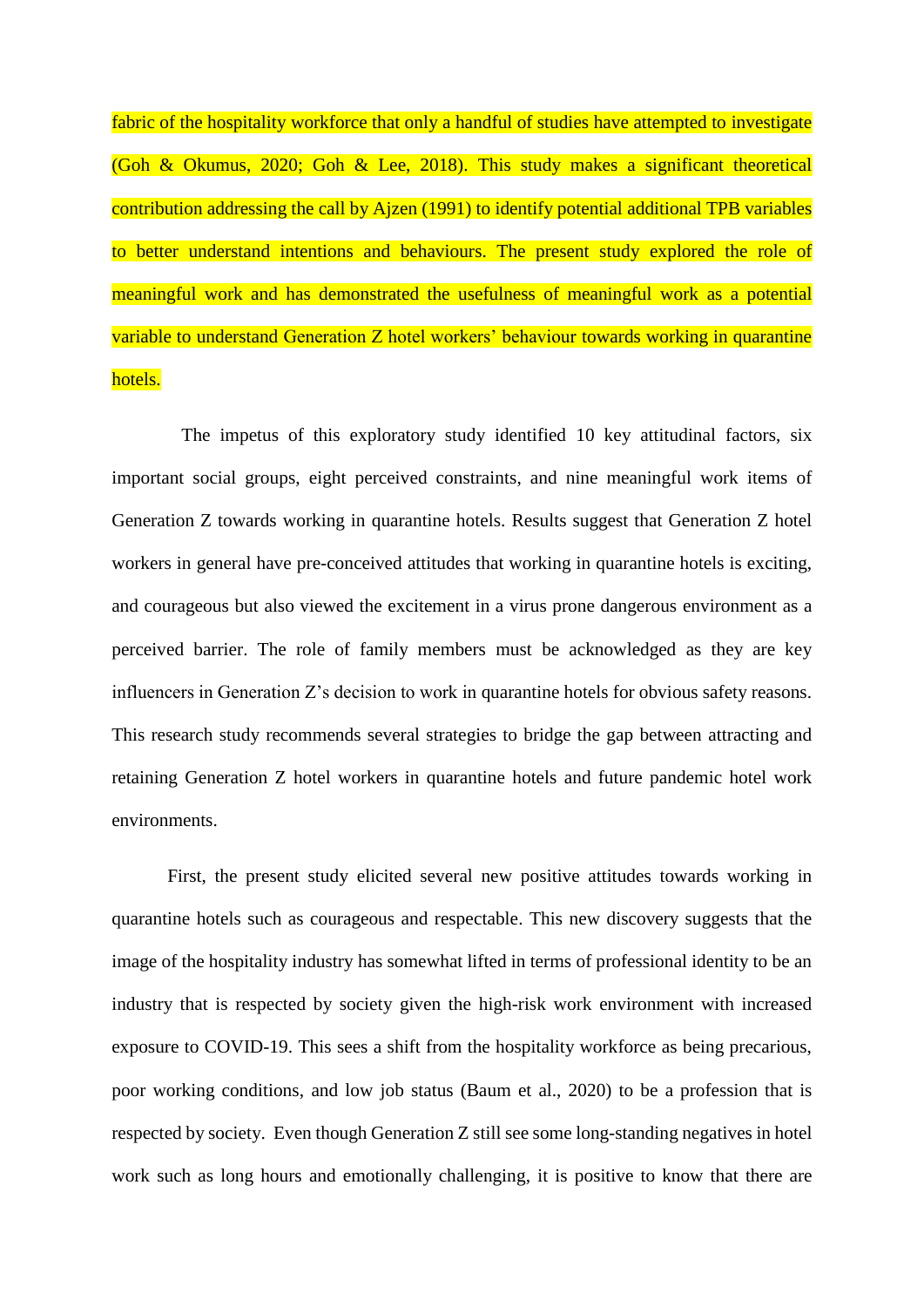contexts in which they can have more pride and feel appreciated and respected by society. In order to entice Generation Z to work in quarantine hotels, recruiters should be emphasising on positive job aspects such as a career that is exciting, courageous and respectable.

In a similar vein, recruiters need to present future career prospects and long-term opportunities in a post COVID-19 environment. This is an important consideration among Generation Z when deciding on careers in hospitality (Goh & Okumus, 2020). Hotel recruiters must be mindful that the war on talent may well intensify and there will be a talent drain in hospitality due to the migration of jobs to other sectors (Baum et al., 2020) given the reduced attractiveness of hospitality jobs (Baum and Hai, 2020). Hotel companies such as ACCOR and TFE Hotel groups who have traditionally provided established career development programs such as "Future leaders program", and "Inspire program" could benefit from continuing to offer career acceleration opportunities for their employees to develop their leadership qualities and skills to move up the career ladder (TFE Hotels, 2020; ACCOR, 2019). Another aspect that Human Resources can instil in future and current hotel employees is the need to be flexible / agile and be able to work across multiple departments. This multi-department skillset will be an important job attribute as evident during COVID-19 where hotel employees and senior management had to work across multiple departments due to a reduced workforce (Filimonau, Derqui & Matute, 2020).

In relation to important normative groups who have a strong influence in supporting Generation Z, recruiters may consider and perhaps reassure family members of hotel employees that the quarantine hotel is COVID-19 compliant according to government guidelines. This can be done by sharing training videos and providing accommodation rooms for employees and family members to self-isolate if necessary. Hotels can also feature existing employees through testimonials to communicate tangible evidence of the reality and excitement of working in quarantine hotels.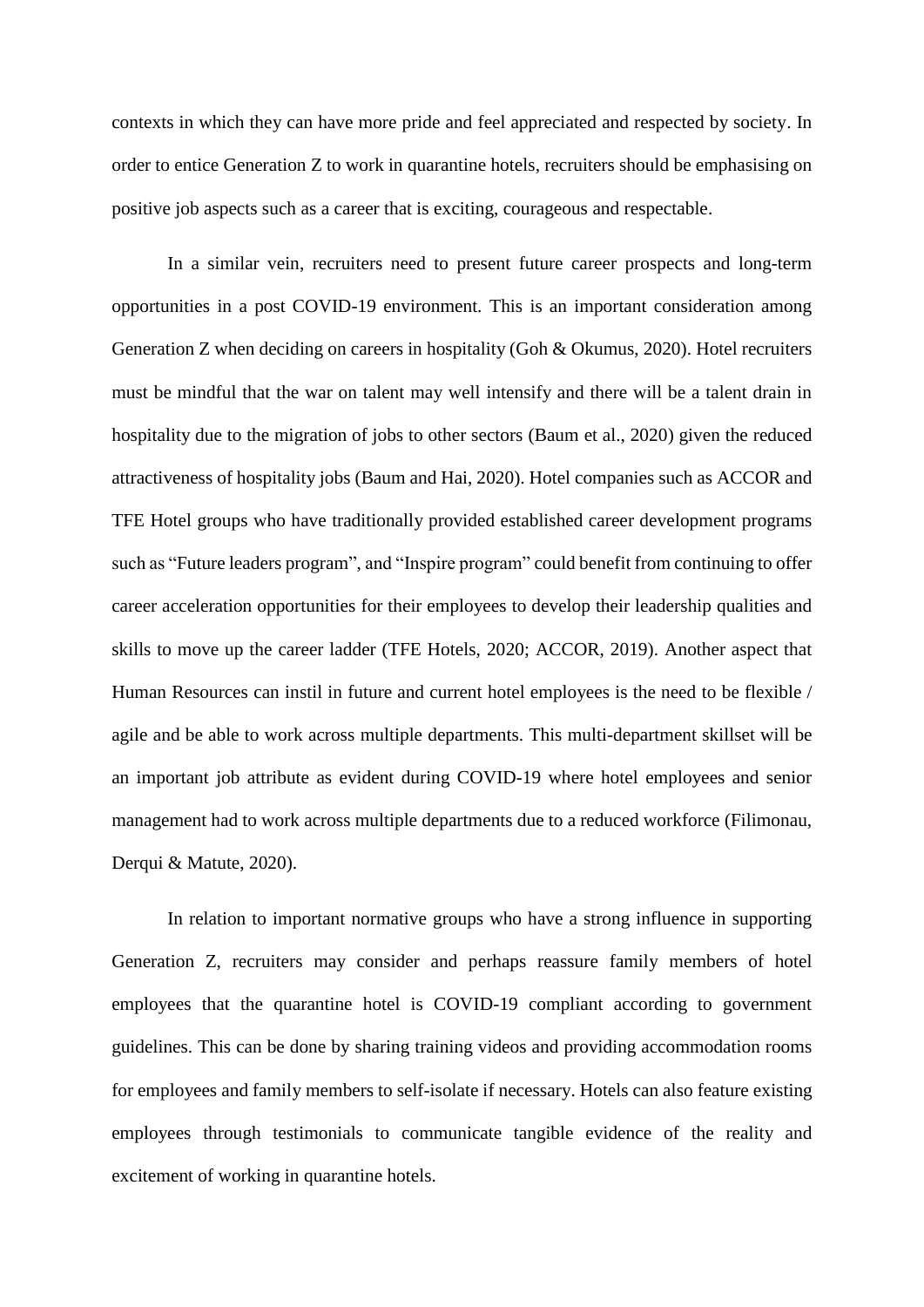Colleagues was one of the most important social groups that Generation Z referred to when working in quarantine hotels. Human resources managers will need to strengthen the workplace culture and unitedness of hotel employees to maintain a positive employee mindset in a pandemic environment. For example, ACCOR committed \$70m to the *"All Heartist fund"* to cover the medical expenses of employees without medical insurance and offer financial assistance to those in hardship (Lennon, 2020). Given the strong reference to colleagues when working in quarantine hotels, it would be useful to introduce mentoring programs to pair Generation Z workers who are less experience to senior hotel employees. A good mentoring program can help reduce some of the emotional stress operating in COVID-19 work environments (Scerri, Presbury & Goh, 2020; Goh & Kim, 2020). Next, hotel management need to mirror their workplace environment in line with directives from Medical Officers as this was a key reference group Generation Z viewed as important when working in quarantine hotels. This includes implementing proper sanitisation stations, cleaning procedures, social distancing measures, delaying re-opening times if necessary, and locking down where possible.

With regards to overcoming constraints, it is recommended that hotels be upfront about the reality of working in a dangerous environment in dealing with potential COVID-19 guests. This is the core business model of quarantine hotels at least during the pandemic period. Hotels should be more transparent and provide training for safe interactions with quarantine guests. For example, hotels in Australia are subject to strict health guidelines stipulated by the government for employees in hotel facilities hosting people in COVID-19 quarantine isolation such as room cleaning frequency, cleaning products used, and dealing with proper waste management (Australia Government, 2020). This will reduce uncertainty and perceived lack of training that Generation Z see as worries when working in quarantine hotels. Hotels have been quick to address this and will need to continue implementing COVID-19 related SOPs to instil employee confidence. For example, ACCOR released their "ALLSAFE" cleanliness and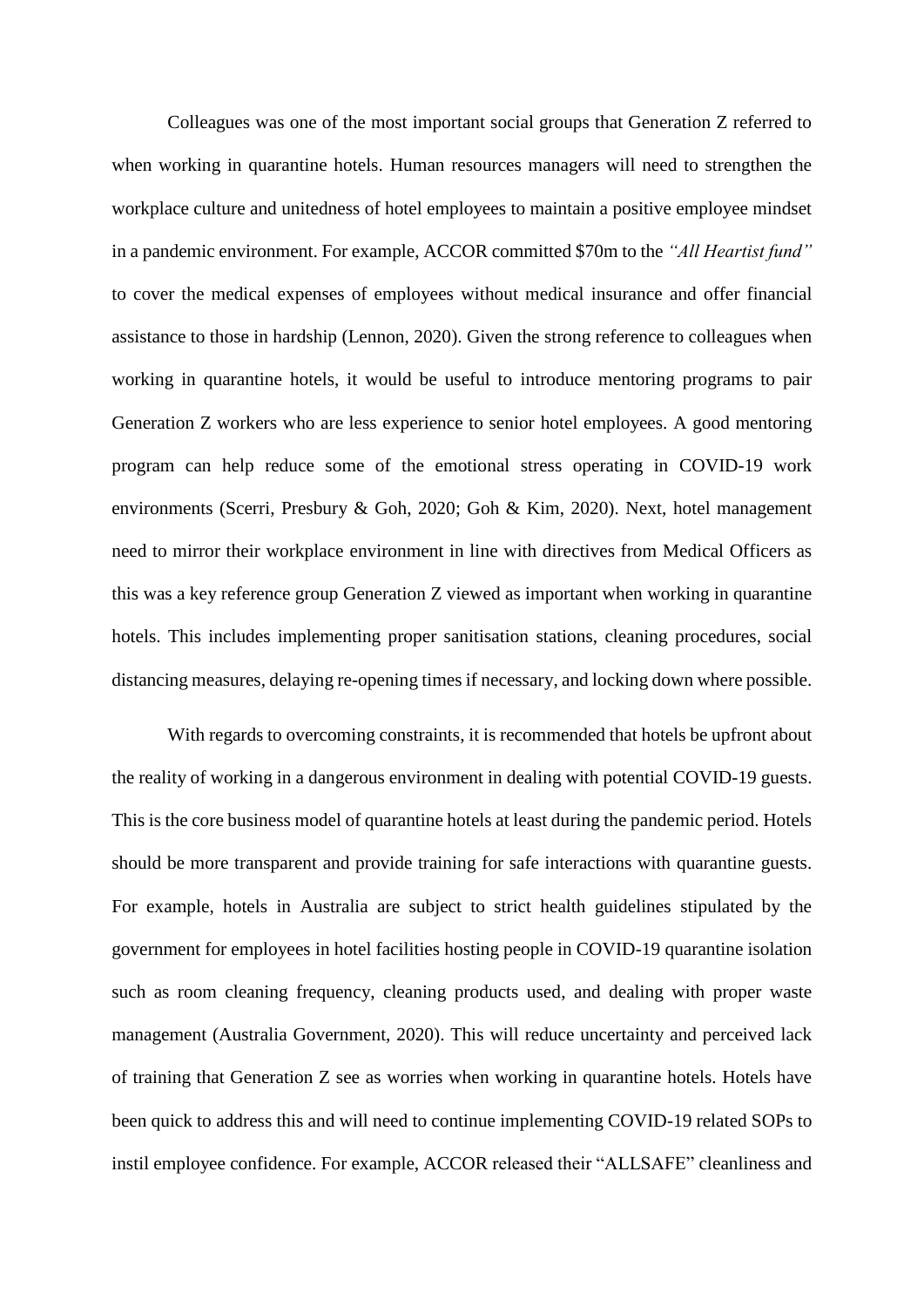prevention program (ACCOR, 2020); Marriott established their "Marriott cleanliness council" and introduced electrostatic spraying technology in their housekeeping (Marriott, 2020); and IHG introduced new cleaning protocols known as the "IHG Clean promise" (IHG, 2020). Such measures can address the emotional stress Generation Z hotel employees are concerned about if they knew more about support training and strategies hotels have in place to prevent the virus transmission.

The power of meaningful work must not be underestimated. The desire to find meaning in work is evident among Generation Z hotel workers. This is partly due to a more educated and demanding hospitality workforce (Gursoy, Chi & Karadag, 2013). Given the importance of meaningful work, recruiters should consider using this as a screening mechanism for future recruitment to identify hoteliers who see hospitality work as purposefully satisfying, fulfilling, and would go beyond the call of duty. This is an important instrument to select the right candidates to work in quarantine hotels as they have a genuine passion and purpose to serve and operate in a virus prone environment because they believe in the greater good of making the world a better place. Existing employees who have a high sense of the meaning of their work should be role models and paired as mentors to new recruits (Scerri, Presbury & Goh, 2020). These mentors can train and show new employees the meaning that they place on working in quarantine hotels and how it helps them to align to the meaning it brings to their life. In a pandemic working environment where collegiality is extremely important, the development of positive interrelations between colleagues and managers (Shi & Gordon, 2019) must be engaged to nurture meaningfulness of work. Hotels can provide training workshops such as artistic interventions (Antal, Debucquet & Fremeaux, 2018) to help Generation Z workers find meaning in their work and rectify problems experienced in the workplace.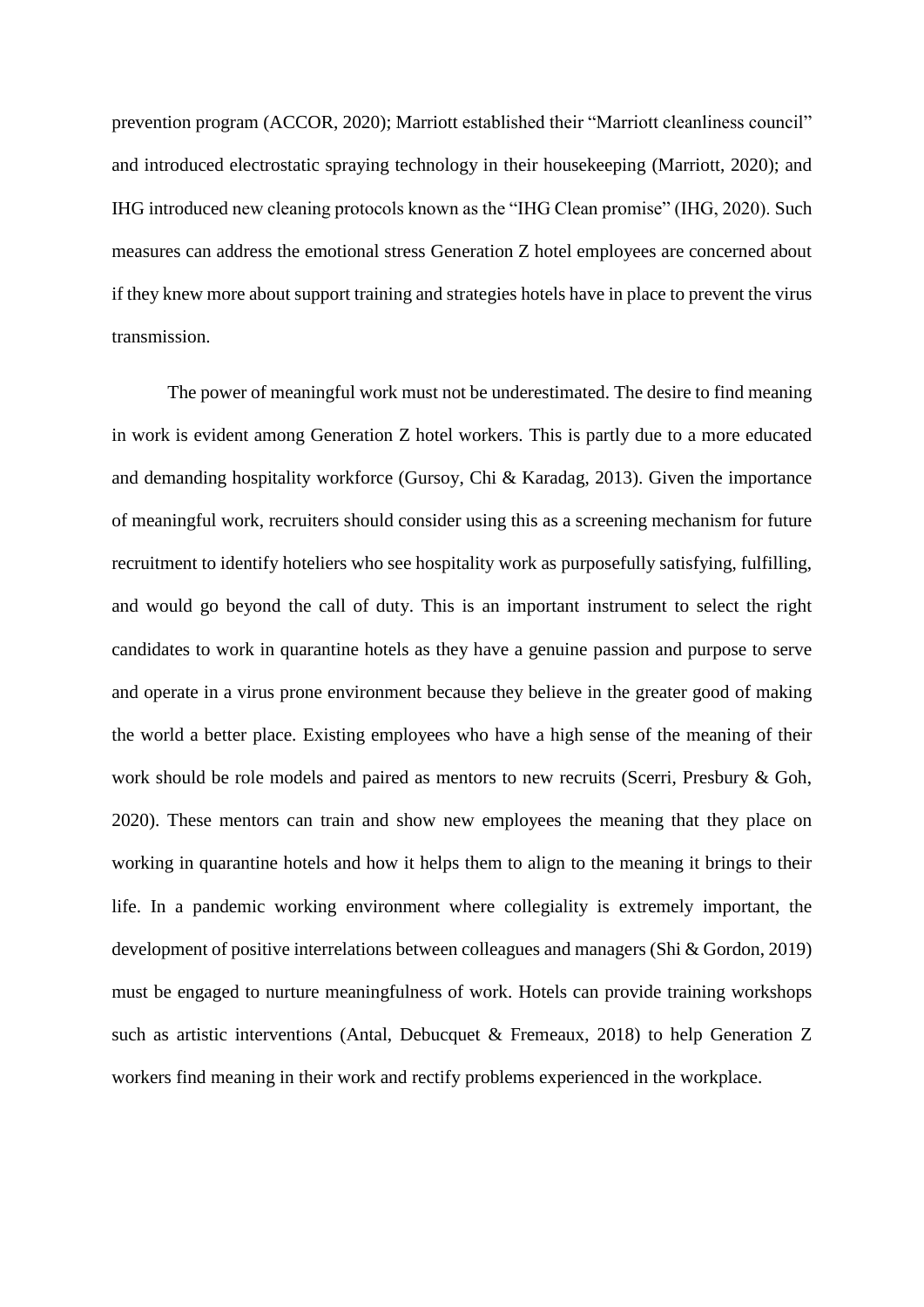## **Limitations and future research**

The brevity of this study offers several future research opportunities. First, the sample was limited to Generation Z employees in a single industry and country. Consequently, the generalisability of the results might be limited to quarantine hotels in Australia. Nevertheless, the exploratory paradigm of this research is a critical pace in contributing academic knowledge about the underlying meaningful work attributes and salient motivations Generation Z hotel workers hold towards working in quarantine hotels. Next, the results of this study could not be compared to others because no other studies have been conducted on the meaning of work in relation to working in quarantine hotels. One future research area is to conduct further statistical tests to quantify the motivational and meaningful work items from this elicitation study before they can be generalised. Future research might also compare different generations of hotel workers to test if meaningful work is perceived differently across generations of hotel workers.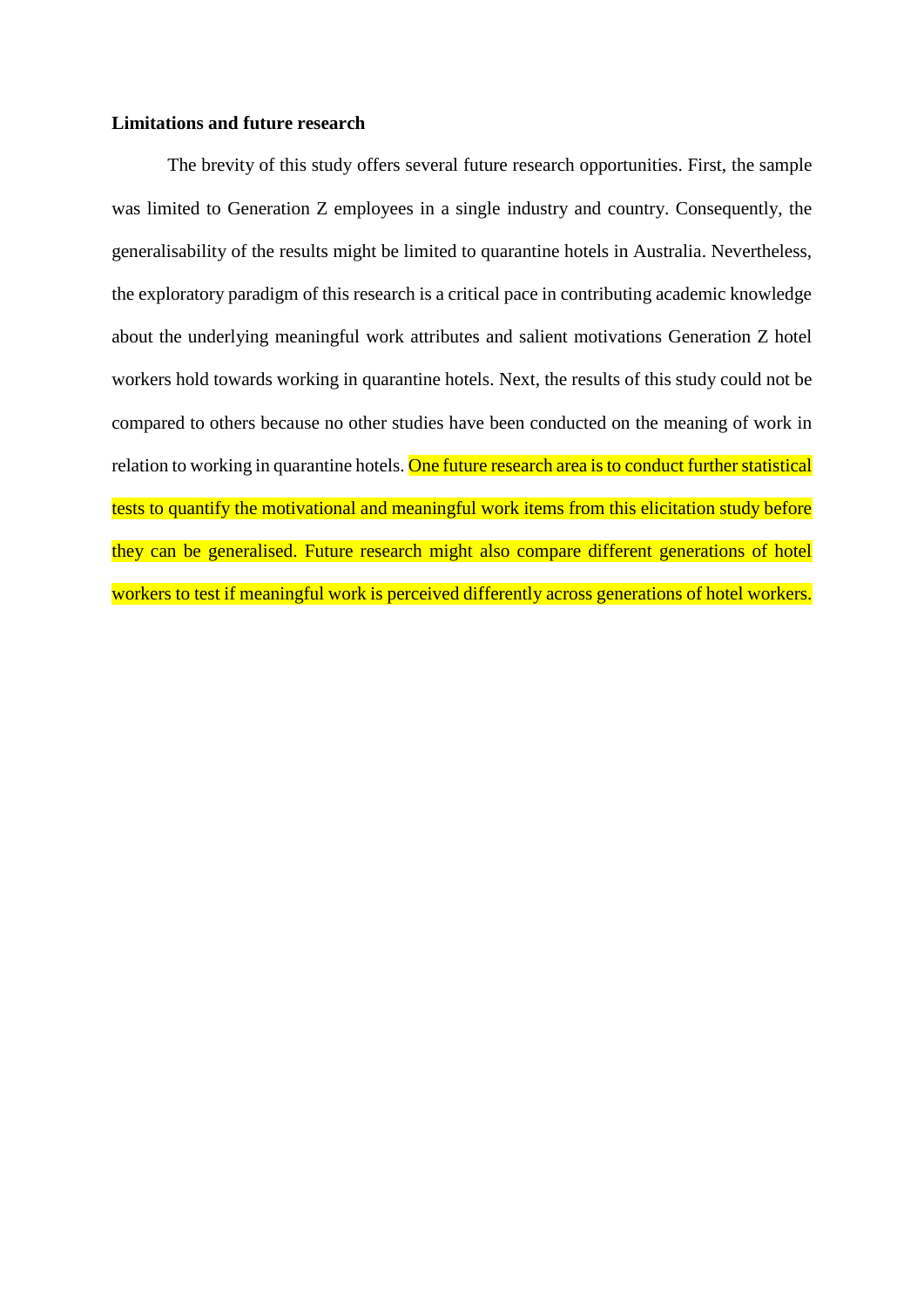## **References**

- Ajzen, I. (1991). The theory of planned behaviour. *Organizational Behaviour and Human Decision Processes, 50*, 179-211.
- Ajzen, I. (2005). *Attitudes, Personality and Behavior* (2nd ed.). McGraw-Hill International, England.
- Ann, S. and Blum, S.C. (2019), "Motivating senior employees in the hospitality industry". *International Journal of Contemporary Hospitality Management, 32*(1), 324-346.
- Antal, A., Debucquet, G., & Fremeaux, S. (2018). Meaningful work and artistic interventions in organizations: Conceptual development and empirical exploration. *Journal of Business Research, 85*(April), 375-385.
- Armitage, C., & Conner, M. (2001). Efficacy of the theory of planned behavior: A meta -analytic review. *British Journal of Social Psychology, 40*(4), 471–499.
- Australia Government (2020). COVID-19 isolation and quarantine. *Healthdirect*, 6<sup>th</sup> October, available at: <https://www.healthdirect.gov.au/coronavirus-covid-19-self-isolation-faqs> (accessed October 6 2020).
- ACCOR (2020). ALLSAFE. Accor launches the cleanliness and prevention ALLSAFE label. *ACCOR*, 5th May, available at: [https://group.accor.com/en/Actualites/2020/05/allsafe](https://group.accor.com/en/Actualites/2020/05/allsafe%09cleanliness-prevention-label) [cleanliness-prevention-label](https://group.accor.com/en/Actualites/2020/05/allsafe%09cleanliness-prevention-label) (accessed October 1 2020).
- Baum, T., & Hai, N. (2020). Hospitality, tourism, human rights and the impact of COVID19. *International Journal of Contemporary Hospitality Management, 32*(7), 2397-2407.
- Baum, T., Mooney, S., Robinson, R., & Solnet, D. (2020). COVID-19's impact on the hospitality workforce-new crisis or amplification of the norm? *International Journal of Contemporary Hospitality Management, 32*(9), 2813-2829.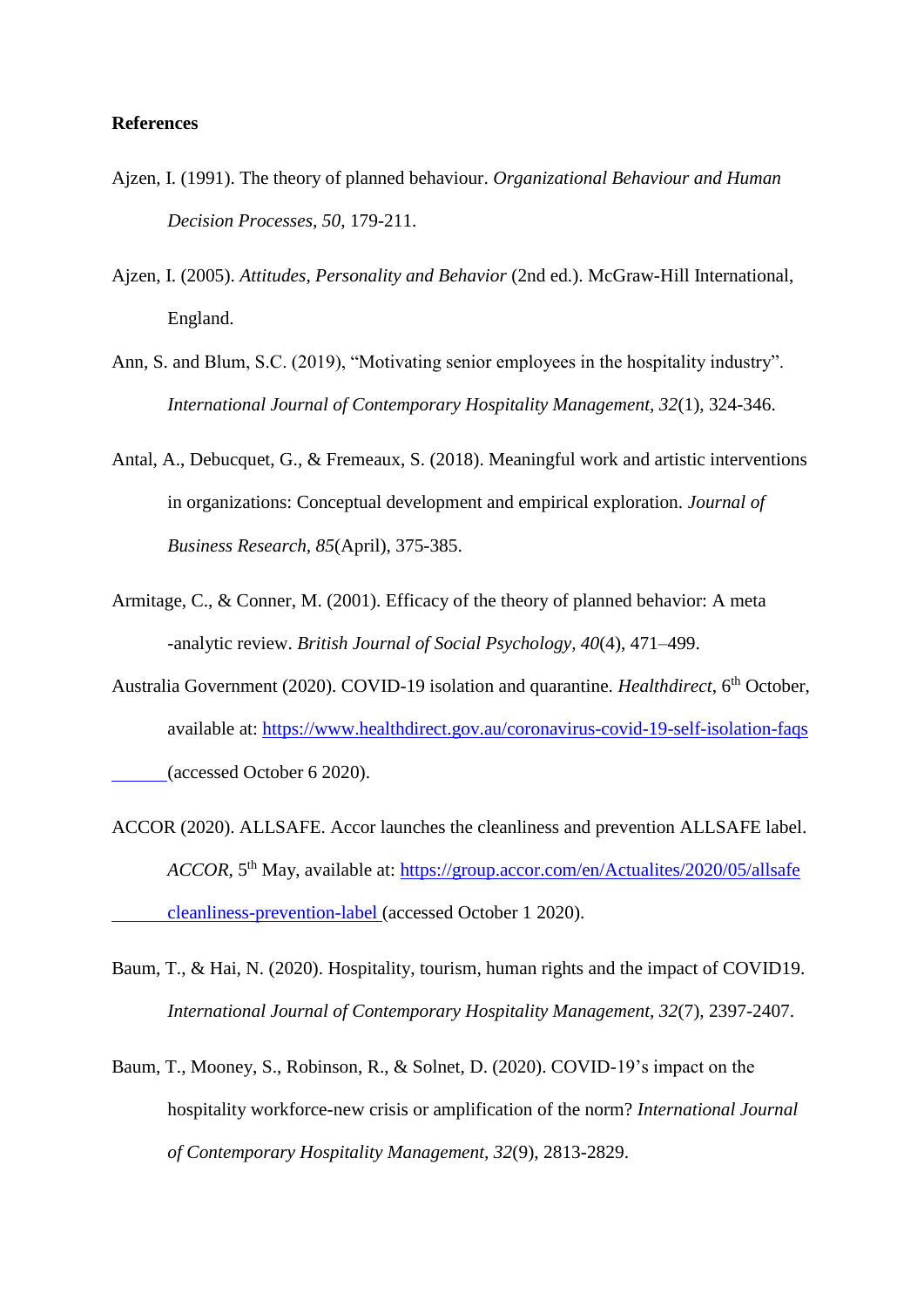- Beukes, I., & Botha, E. (2013). Organisational commitment, work engagement and meaning of work nursing staff in hospitals. SA Journal of Industrial Psychology, 39(2), 1- 10.
- Britt, T., Adler, A., & Bartone, P. (2001). Deriving benefits from stressful events: the role of engagement in meaningful work and hardiness. *Journal of Occupational Health Psychology, 6*(1), 53-63.
- Brown, E., Arendt, S., & Bosselman, R. (2014). Hospitality graduates' perceptions of career factor importance and career factor experience. *International Journal of Hospitality Management, 37*(February), 58–67.
- Chen, C., Yen, C., & Tsai, F. (2014). Job crafting and job engagement: the mediating role of person-job fit. *International Journal of Hospitality Management, 37*(1), 21-28.
- Creswell, J., & Poth, C. (2018). *Qualitative inquiry and research design: Choosing among five approaches.* Sage publications.
- Department of Health, Western Australia (2020). Standard for non-SHICC hotels providing accommodation for guests in quarantine or isolation. *Department of Health, Western* Australia, 2<sup>nd</sup> December, available at:

[https://ww2.health.wa.gov.au/~/media/Files/Corporate/general%20documents/Infecti](https://ww2.health.wa.gov.au/~/media/Files/Corporate/general%20documents/Infecti%09us%20diseases/PDF/Coronavirus/COVID19-Accommodation-providers-that-have%09guests-who-are-self-isolating-as-confirmed-cases.pdf) [us%20diseases/PDF/Coronavirus/COVID19-Accommodation-providers-that-have](https://ww2.health.wa.gov.au/~/media/Files/Corporate/general%20documents/Infecti%09us%20diseases/PDF/Coronavirus/COVID19-Accommodation-providers-that-have%09guests-who-are-self-isolating-as-confirmed-cases.pdf)

[guests-who-are-self-isolating-as-confirmed-cases.pdf](https://ww2.health.wa.gov.au/~/media/Files/Corporate/general%20documents/Infecti%09us%20diseases/PDF/Coronavirus/COVID19-Accommodation-providers-that-have%09guests-who-are-self-isolating-as-confirmed-cases.pdf) (accessed January 4 2021).

Goh, E., & Lee, C. (2018). A workforce to be reckoned with: The emerging pivotal Generation Z hospitality workforce. *International Journal of Hospitality Management, 73*, 20–28.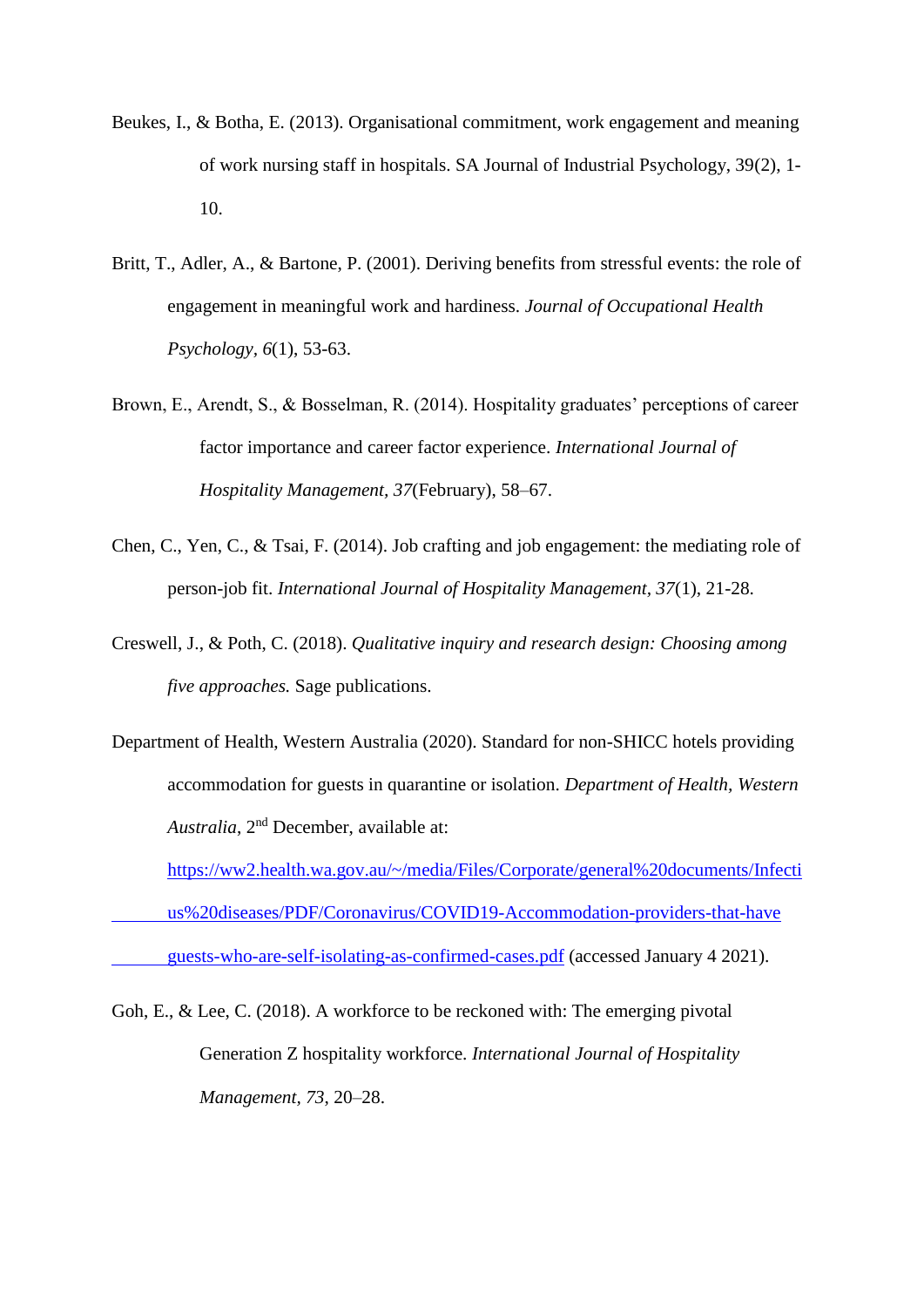- Goh, E., Okumus, F. (2020). Avoiding the hospitality workforce bubble: Strategies to attract and retain generation Z talent in the hospitality workforce. *Tourism Management Perspectives, 33*(Jan), 100603.
- Goh, E., Nguyen, S., & Law, R. (2017). Marketing private hotel management schools in Australia. *Asia Pacific Journal of Marketing and Logistics*, *29*(4), 880–889.
- Filimonau, V., Derqui, B., & Matute, J. (2020). The COVID19 pandemic and organisational commitment of senior hotel managers. *International Journal of Hospitality Management, 91*(October), 102659.
- Groschl, S. (2005). Persons with disabilities: a source of non-traditional labour for Canada's hotel industry. *Cornell Hotel Restaurant Administration Quarterly, 46*(2), 258-274.
- Hao, F., Xiao, Q., & Chon, K. (2020). COVID19 and China's hotel industry: Impacts, a disaster management framework, and post-pandemic agenda. *International Journal of Hospitality Management, 90*(Sep), 102636.
- IHG. (2020). IHG way of clean. *IHG*, 1<sup>st</sup> June, available at: <https://www.ihg.com/content/us/en/customer-care/clean-promise> (accessed September 1 2020).
- Jiang, Y., & Wen, J. (2020). Effects of COVID-19 on hotel marketing and management: a perspective article. *International Journal of Contemporary Hospitality Management, 32*(8), 2563-2573.
- Jung, H., & Yoon, H. (2016). Antecedents and consequences of employees' job stress in a foodservice industry: focused on emotional labour and turnover intent. *International Journal of Hospitality Management, 38*, 84-88.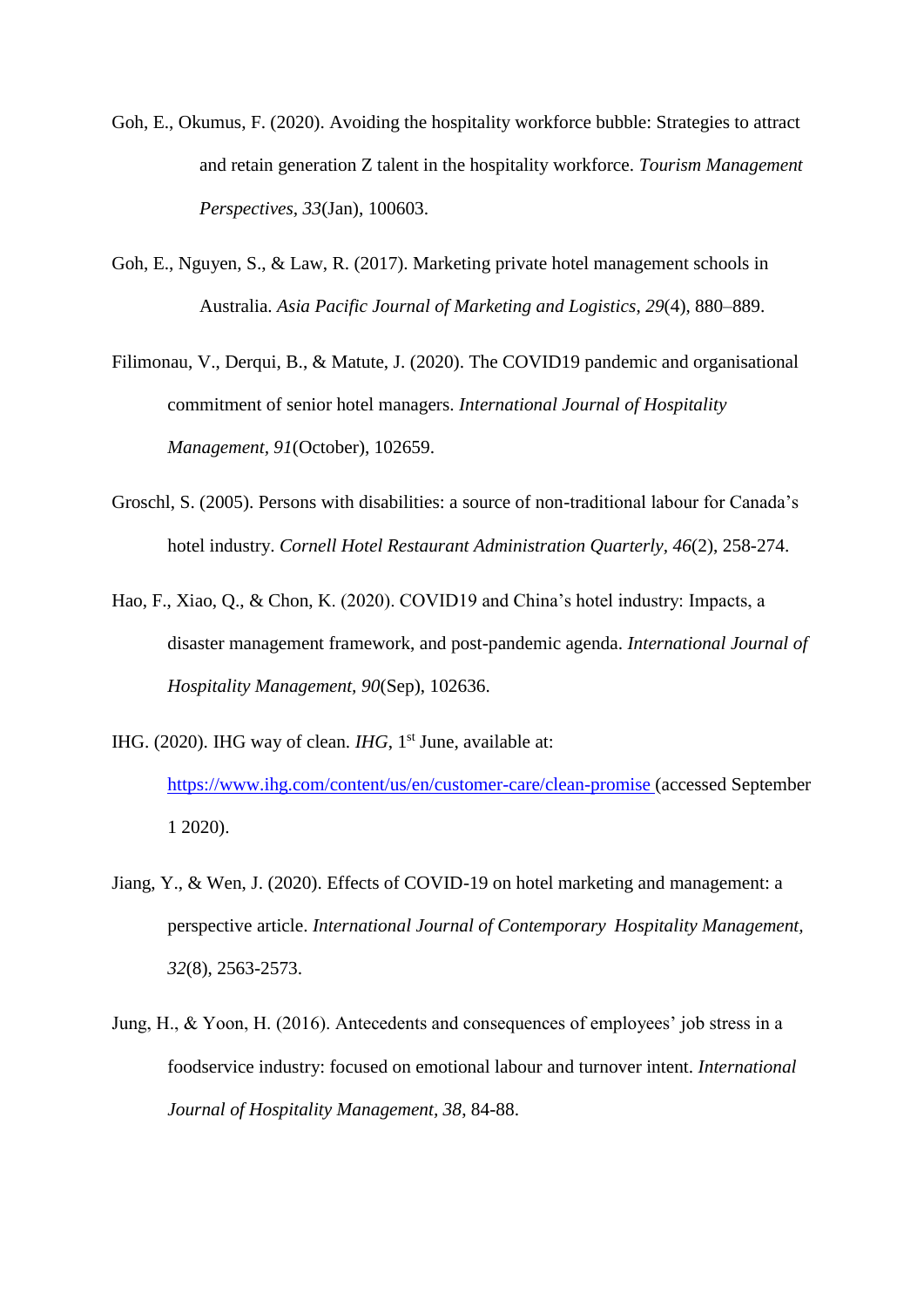- Kelland, K., & Satter, R. (2020). Trump's COVID19 disinfectant ideas horrify health experts. *Reuters*, 24th April, available at: [https://www.reuters.com/article/us-health](https://www.reuters.com/article/us-health%09coronavirus-trump-disinfectant-idUSKCN2261N7) [coronavirus-trump-disinfectant-idUSKCN2261N7](https://www.reuters.com/article/us-health%09coronavirus-trump-disinfectant-idUSKCN2261N7) (accessed August 12 2020).
- Khoo-Lattimore, C., Mura, P., & Yung, R. (2019). The time has come: a systematic literature review of mixed methods research in tourism. *Current Issues in Tourism, 22*(3), 1531 -1550.
- Lysova, E., Allan, B., Dik, B., Duffy, R., & Steger, M. (2019). Fostering meaningful work in organizations: A multi-level review and integration. *Journal of Vocational Behaviour, 110*, 374-389.
- Marriott. (2020). Commitment to clean. *Marriott*, 28<sup>th</sup> September, available at: <https://clean.marriott.com/> (accessed October 2 2020).
- Park, J., & Gursoy, D. (2012). Generation effects on work engagement among US hotel employees. *International Journal of Hospitality Management, 31*(4), 1195-1202.
- Pennington-Gray, L., Fridgen, J., & Stynes, D. (2003). Cohort segmentation: An application to tourism. *Leisure Sciences, 25*(4), 341-361.
- Purtill, J. (2020). Victoria shows coronavirus is a pandemic of casual, insecure work. *ABC*,  $27<sup>th</sup>$  July, available at: [https://www.abc.net.au/triplej/programs/hack/coronavirus](https://www.abc.net.au/triplej/programs/hack/coronavirus%09covid-19-outbreak-linked-to-casual-insecure-work/12496660) [covid-19-outbreak-linked-to-casual-insecure-work/12496660](https://www.abc.net.au/triplej/programs/hack/coronavirus%09covid-19-outbreak-linked-to-casual-insecure-work/12496660) (accessed December 24 2020).
- Raub, S., & Blunschi, S. (2014). The power of meaningful work how awareness of CSR initiatives fosters task significance and positive work outcomes in service employees. *Cornell Hospitality Quarterly, 55*(1), 10-18.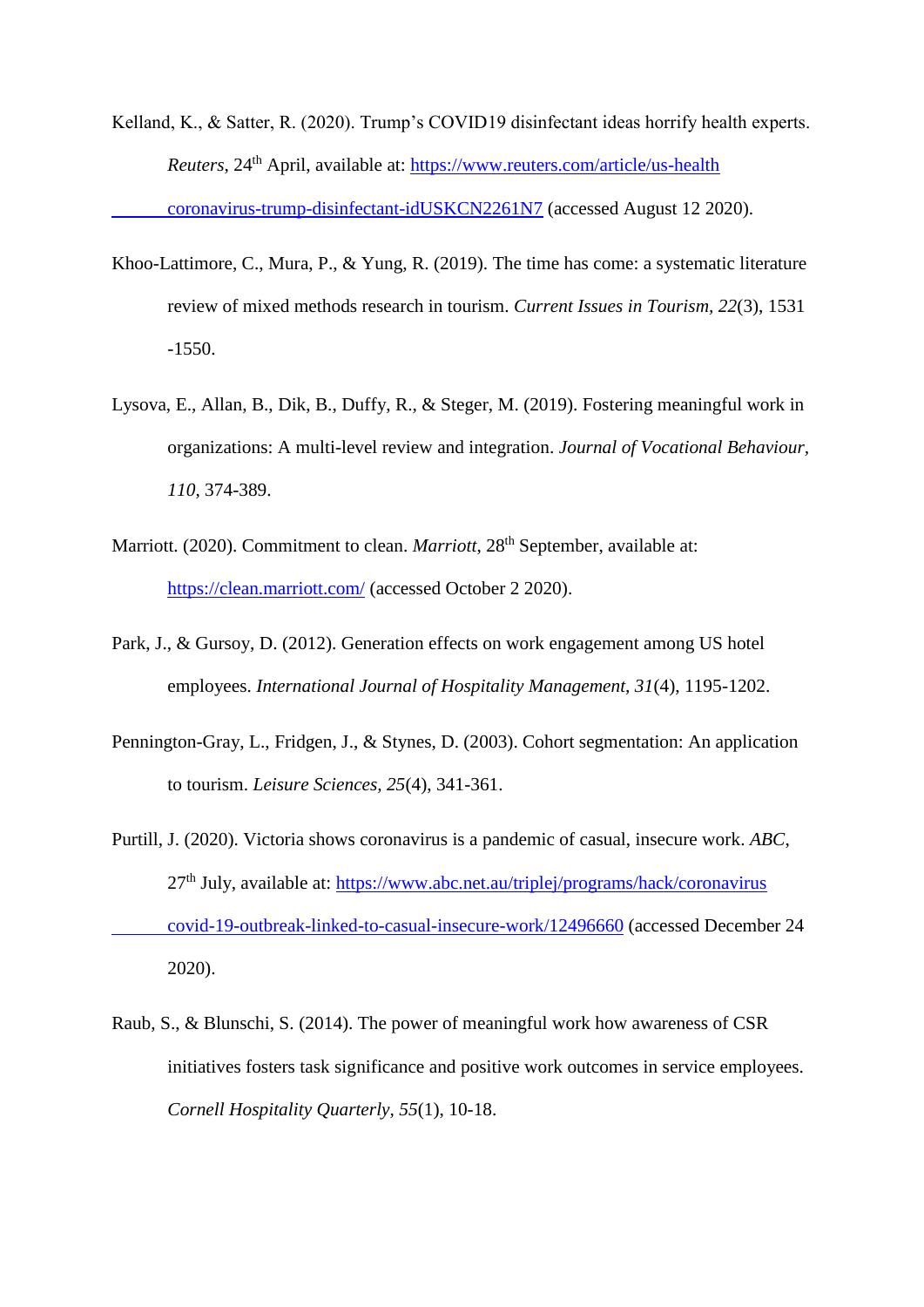- Richardson, S. (2009). Undergraduates' perceptions of tourism and hospitality as a career choice. *International Journal of Hospitality Management, 28*(3), 382–388.
- Robinson, R., Kralj, S., Solnet, D., Goh, E., & Callan, V. (2016). Attitudinal similarities and differences of hotel frontline occupations. *International Journal of Contemporary Hospitality Management, 28*(5), 1051-1071.
- Rosso, B., Dekas, K., & Wrzesniewski, A. (2010). On the meaning of work: A theoretical integration and review. *Research in Organizational Behaviour, 30*, 91-127.
- Sakdiyakorn, M., Golubovskaya, M., & Solnet, D. (2021). Understanding Generation Z through collective consciousness: Impacts for hospitality work and employment. *International Journal of Hospitality Management, 94*(April), 102822.
- Shen, J., & Benson, J. (2014). When CSR is a social norm how socially responsible human resource management affects employee work behaviour. *Journal of Management, 42*(6), 1723-1746.
- Shi, X., & Gordon, S. (2019). Organizational support versus supervisor support: The impact on hospitality managers' psychological contract and work engagement. *International Journal of Hospitality Management*, 102374.
- Solnet, D., Baum, T., Robinson, R., & Lockstone-Binney, L. (2016). What about the workers? Roles and skills for employees in hotels of the future. *Journal of Vacation Marketing, 22*(3), 212–226.
- Steger, M., Dik, B., & Duffy, R. (2012). Measuring meaningful work: The work and meaning inventory (WAMI). *Journal of Career Assessment, 20*(3), 322-337.